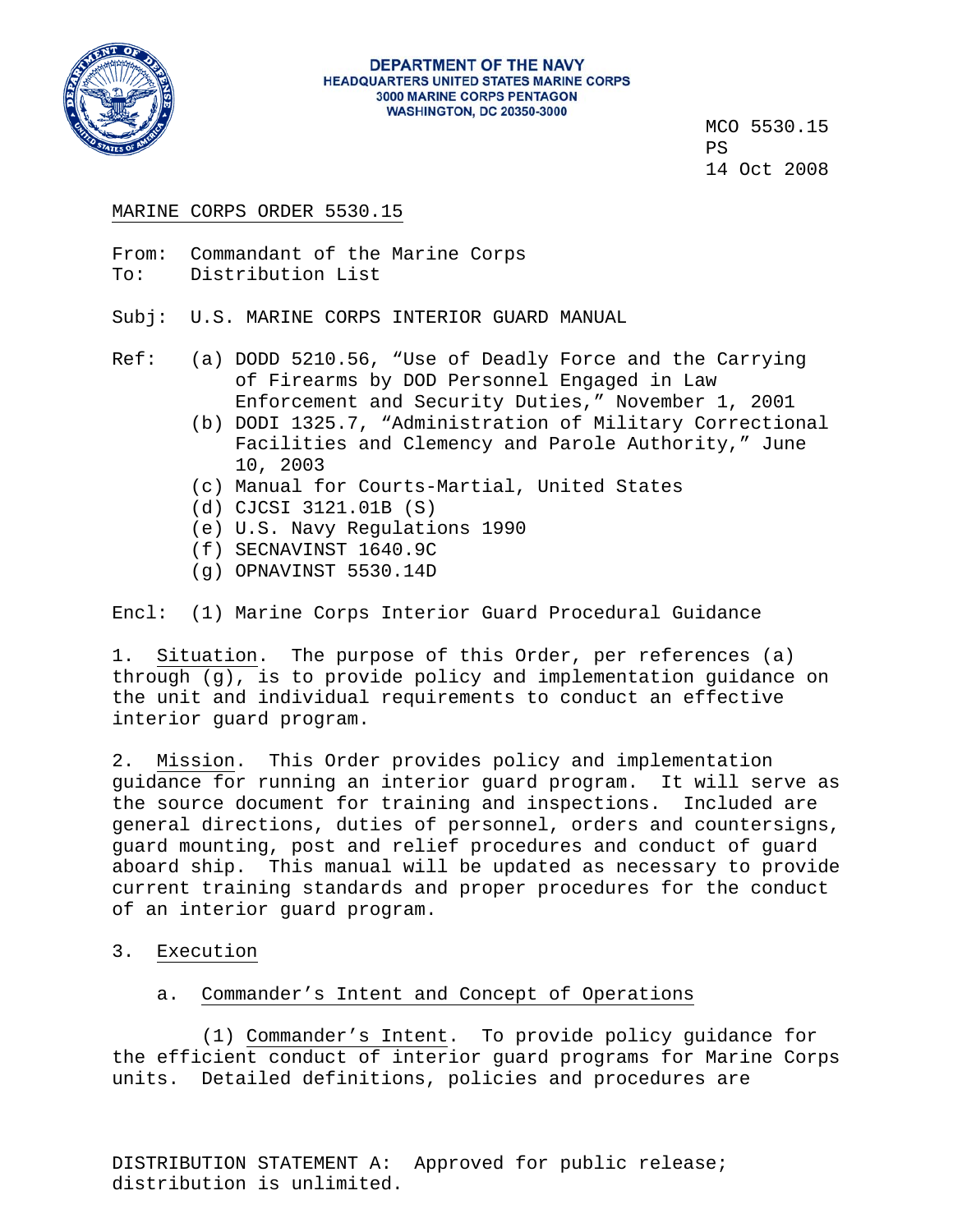MCO 5530.15 14 Oct 2008

contained herein. Interior Guards are to be distinguished from the various types of guards employed to protect and defend tactical areas and from guards in riot duty and other special situations. Such guards are specially organized and equipped to provide security commensurate with the requirements of the local situation.

(2) Concept of Operations

 (a) This Order addresses the performance of interior guard ashore, but interior guard aboard ship is performed similarly with appropriate modifications.

 (b) For regulations concerning the employment of civilians in the interior guard, see reference (f).

 (c) For the composition of Correction/Brig Guards, see reference (e).

4. Administration and Logistics. Recommendations concerning the contents of this Order may be forwarded to HQMC, PP&O, PS via the appropriate chain-of-command.

5. Command and Signal

 a. Command. This Order is applicable to the Marine Corps Total Force.

b. Signal. This Order is effective the date signed.

J.F. DUNFORD JR.

 Deputy Commandant for Plans, Policies and Operations

Distribution: PCN 10208598000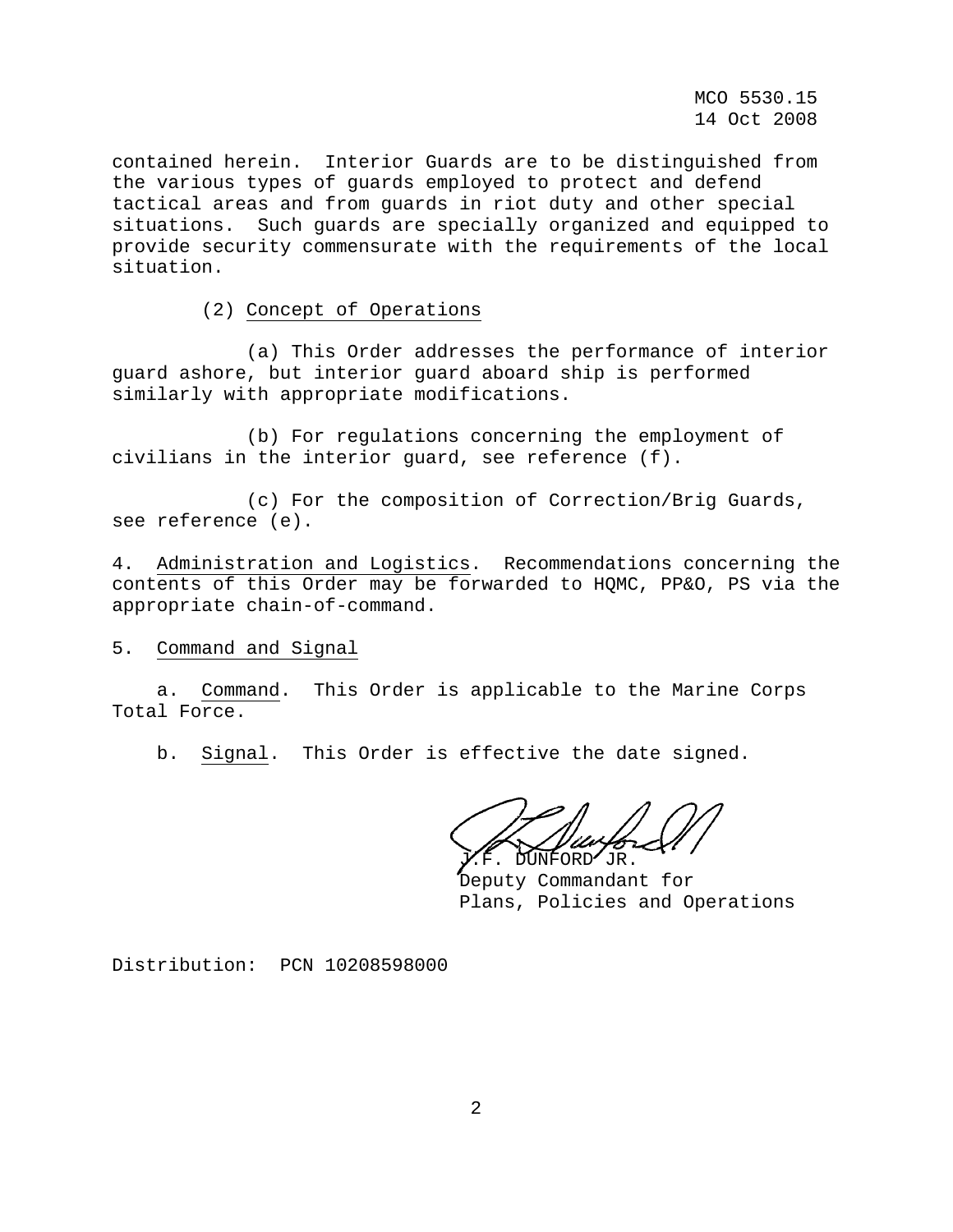# LOCATOR SHEET

Subj: MARINE CORPS INTERIOR GUARD MANUAL

 $Location: ____________$ 

(Indicate the location(s) of the copy(ies) of this Order.)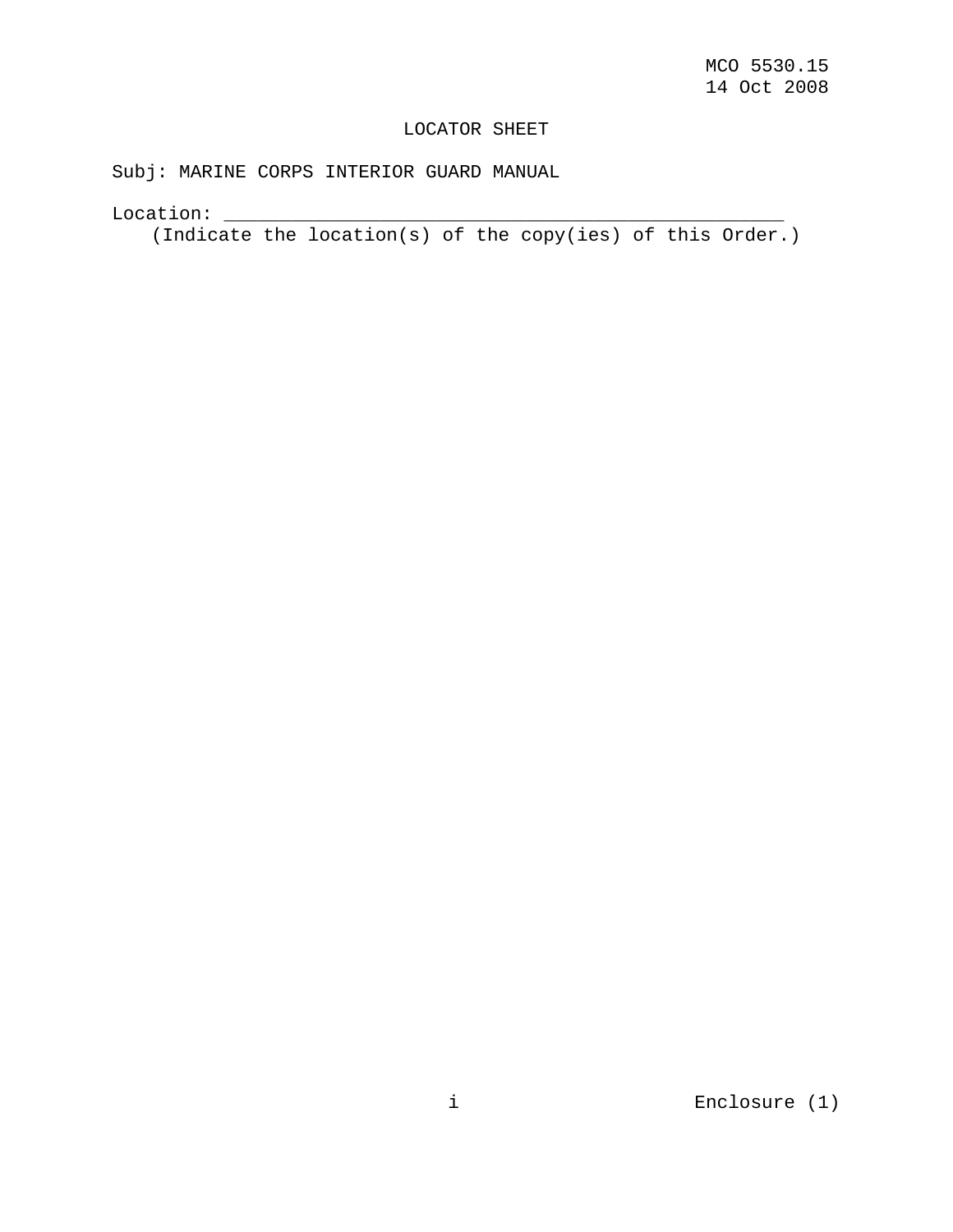# RECORD OF CHANGES

|  |  |  |  |  | Log completed change action as indicated. |  |
|--|--|--|--|--|-------------------------------------------|--|
|--|--|--|--|--|-------------------------------------------|--|

| Change<br>Number | Date of<br>Change | Date<br>Entered | Signature of Person<br>Incorporating Change |
|------------------|-------------------|-----------------|---------------------------------------------|
|                  |                   |                 |                                             |
|                  |                   |                 |                                             |
|                  |                   |                 |                                             |
|                  |                   |                 |                                             |
|                  |                   |                 |                                             |
|                  |                   |                 |                                             |
|                  |                   |                 |                                             |
|                  |                   |                 |                                             |
|                  |                   |                 |                                             |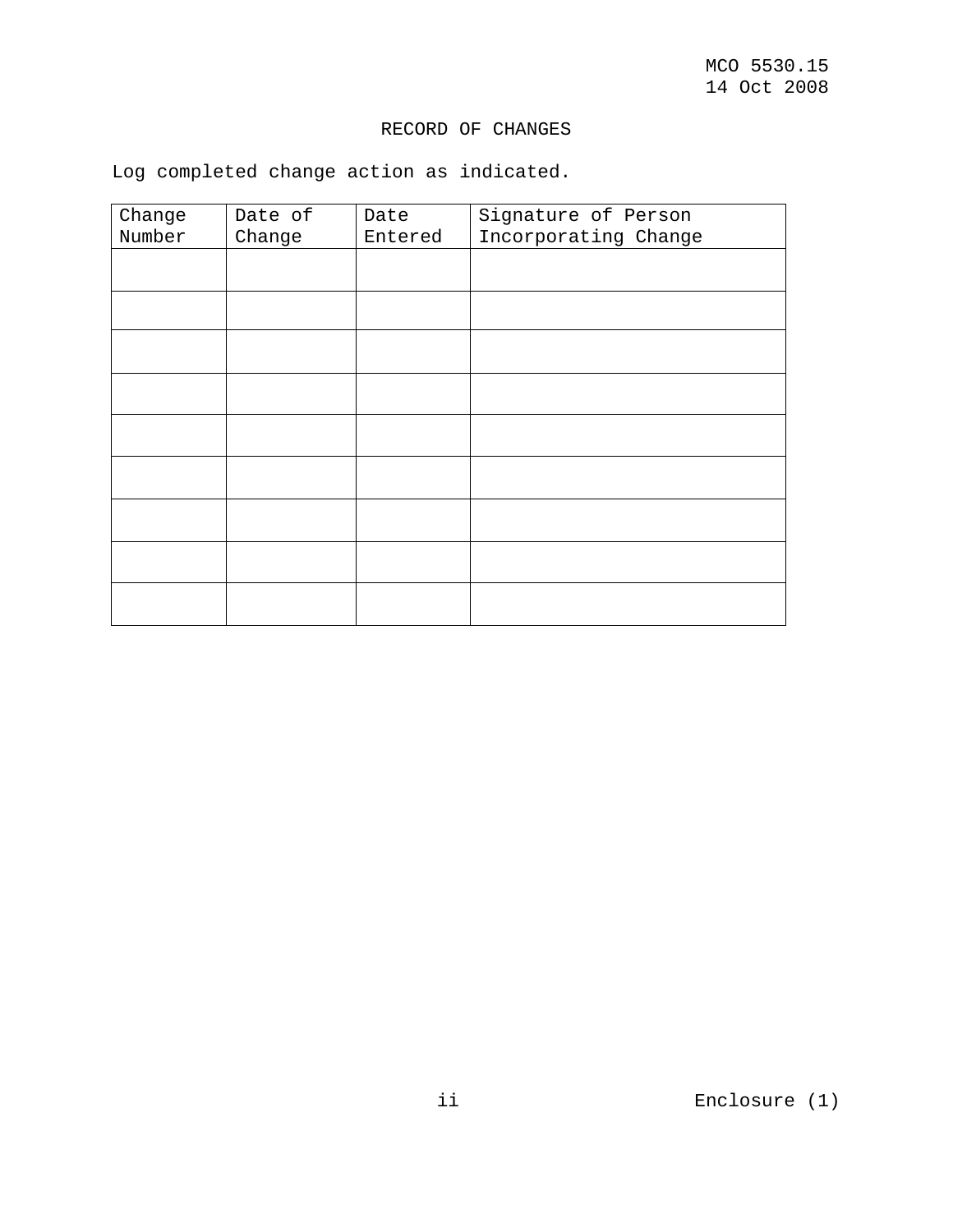# **TABLE OF CONTENTS**

# **IDENTIFICATION TITLE PAGE**

| Chapter 1                                                               | GENERAL PROCEDURES                                                                                                                                                                                                                                                                                                                                                                                                                                                                                   |
|-------------------------------------------------------------------------|------------------------------------------------------------------------------------------------------------------------------------------------------------------------------------------------------------------------------------------------------------------------------------------------------------------------------------------------------------------------------------------------------------------------------------------------------------------------------------------------------|
| 1.<br>2.<br>3.<br>4.<br>5.<br>6.<br>7.                                  | General 1-1<br>Definitions 1-1<br>Composition 1-4<br>Assignments 1-5<br>Formations 1-7<br>Use of Deadly Force 1-7<br>Additional Instructions<br>Involving Deadly Force 1-7                                                                                                                                                                                                                                                                                                                           |
| Chapter 2                                                               | <b>DUTIES OF PERSONNEL</b>                                                                                                                                                                                                                                                                                                                                                                                                                                                                           |
| 1.<br>2.<br>3.<br>4.<br>5.<br>б.<br>7.<br>8.<br>9.<br>10.<br>11.<br>12. | General 2-1<br>Commanding Officer 2-1<br>Field Officer of The Day $\ldots \ldots \ldots \ldots 2-1$<br>Officer of The Day 2-1<br>Commander of The Guard 2-2<br>Sergeant of The Guard 2-4<br>Corporal of The Guard $\ldots \ldots \ldots \ldots \ldots 2-6$<br>Main Guard Sentries 2-7<br>Orderlies 2-8<br>Flag Detail $\ldots \ldots \ldots \ldots \ldots \ldots \ldots \ldots \ldots 2-8$<br>Officer And Noncommissioned (Petty)<br>Officers of the Special Guard 2-8<br>Special Guard Sentries 2-8 |
| Chapter 3                                                               | ORDERS AND COUNTERSIGNS                                                                                                                                                                                                                                                                                                                                                                                                                                                                              |
| $1$ .<br>2.<br>3.<br>$4$ .                                              | Types of Orders 3-1<br>General Orders and Regulations 3-1<br>Special Orders $\ldots \ldots \ldots \ldots \ldots \ldots \ldots \ldots$ 3-6<br>Countersigns 3-6                                                                                                                                                                                                                                                                                                                                        |
| Chapter 4                                                               | <b>GUARD MOUNTING</b>                                                                                                                                                                                                                                                                                                                                                                                                                                                                                |
| $1$ .                                                                   | General Rules 4-1                                                                                                                                                                                                                                                                                                                                                                                                                                                                                    |

iii Enclosure (1)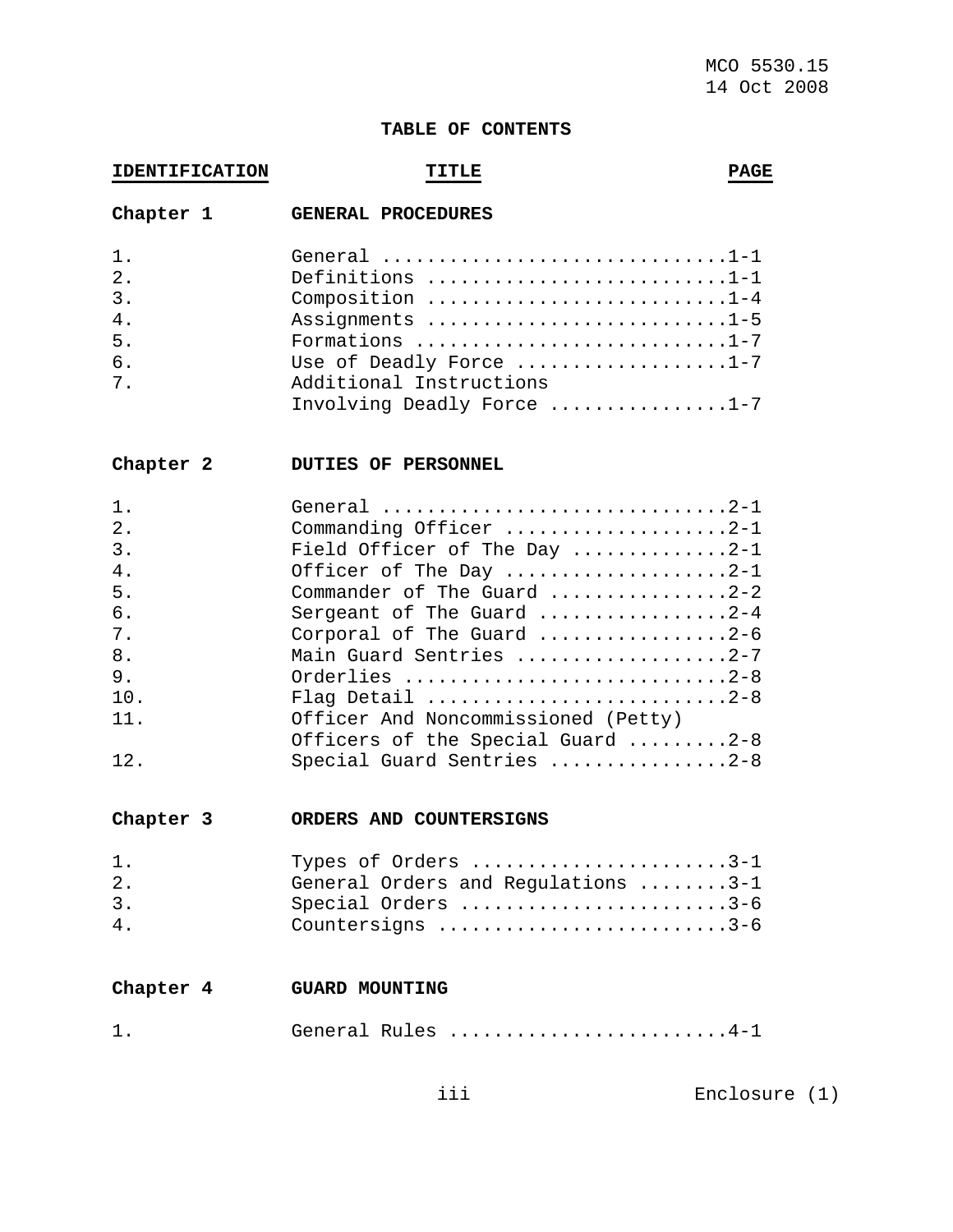# **IDENTIFICATION TITLE** PAGE

| 2. | Elements of Guard Mounting 4-1 |  |
|----|--------------------------------|--|
|    | Guard Mounting Procedures 4-1  |  |

| Chapter 5      | POST AND RELIEF OF PERSONNEL |
|----------------|------------------------------|
| 1.             | General 5-1                  |
| 2.             | Formal Relief 5-1            |
| $\mathbf{3}$ . | Informal Relief 5-4          |
| 4.             | Tour of Duty 5-4             |

# **Chapter 6 GUARD ABOARD SHIP**

| 1. |                             |
|----|-----------------------------|
| 2. | Troop Units Embarked Aboard |
|    | Naval Vessels6-2            |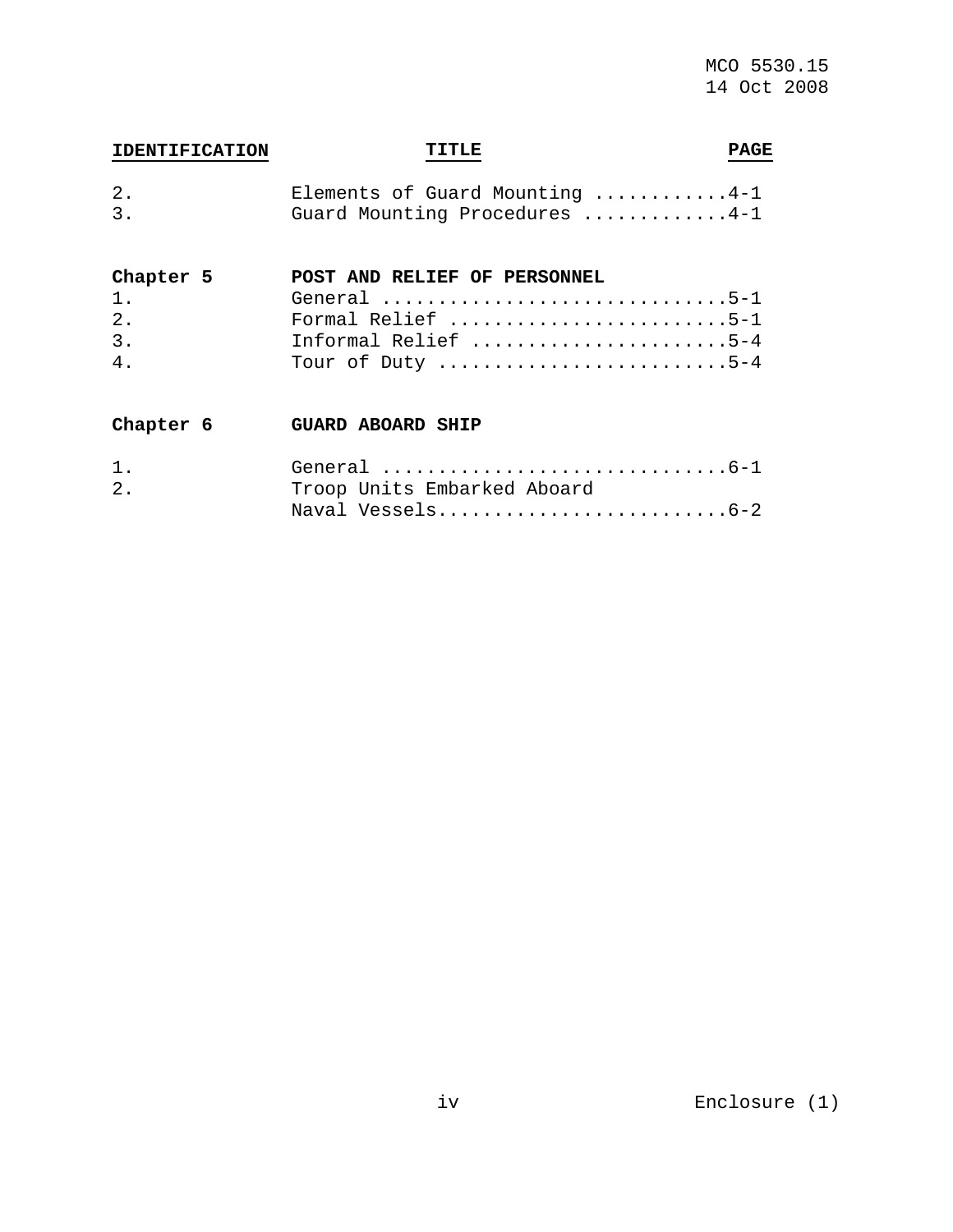### Chapter 1

#### General

#### 1.General

 a. The Marine Corps Interior Guard Manual captures the unit and individual requirements to have an effective interior guard program. Throughout this Order, a Commander/Commanding Officer (CO) will be defined as, any commissioned officer or warrant officer who, by virtue of rank and assignment, exercises primary command authority over a military organization or prescribed territorial area that, under pertinent official directives, is recognized as a "command". Commanders may establish an interior guard to preserve order, protect property and enforce regulations.

 b. Interior Guards are to be distinguished from the various types of guards employed to protect and defend tactical areas and from guards in riot duty and other special situations. Such guards are specially organized and equipped to provide security commensurate with the requirements of the local situation.

 c. This manual addresses the performance of interior guard ashore, but interior guard aboard ship is performed similarly with appropriate modifications. Normally honors ashore will be rendered by personnel other than the interior guard, but aboard ship, the interior guard renders prescribed honors.

 d. For regulations concerning the employment of civilians in the interior guard, see reference (f).

 e. For the composition of Correction/Brig Guards, see reference (e).

2. Definitions. Terms such as Sergeant of the Guard (SOG) and Corporal of the Guard (COG) are used to indicate the position of the guard structure and are not necessarily descriptive of the ranks of individuals performing those duties. The Sergeant of the Guard, however, should be a noncommissioned (petty) officer, whereas the duties of the Corporal of the Guard may be performed by any qualified enlisted person.

1-1 Enclosure (1)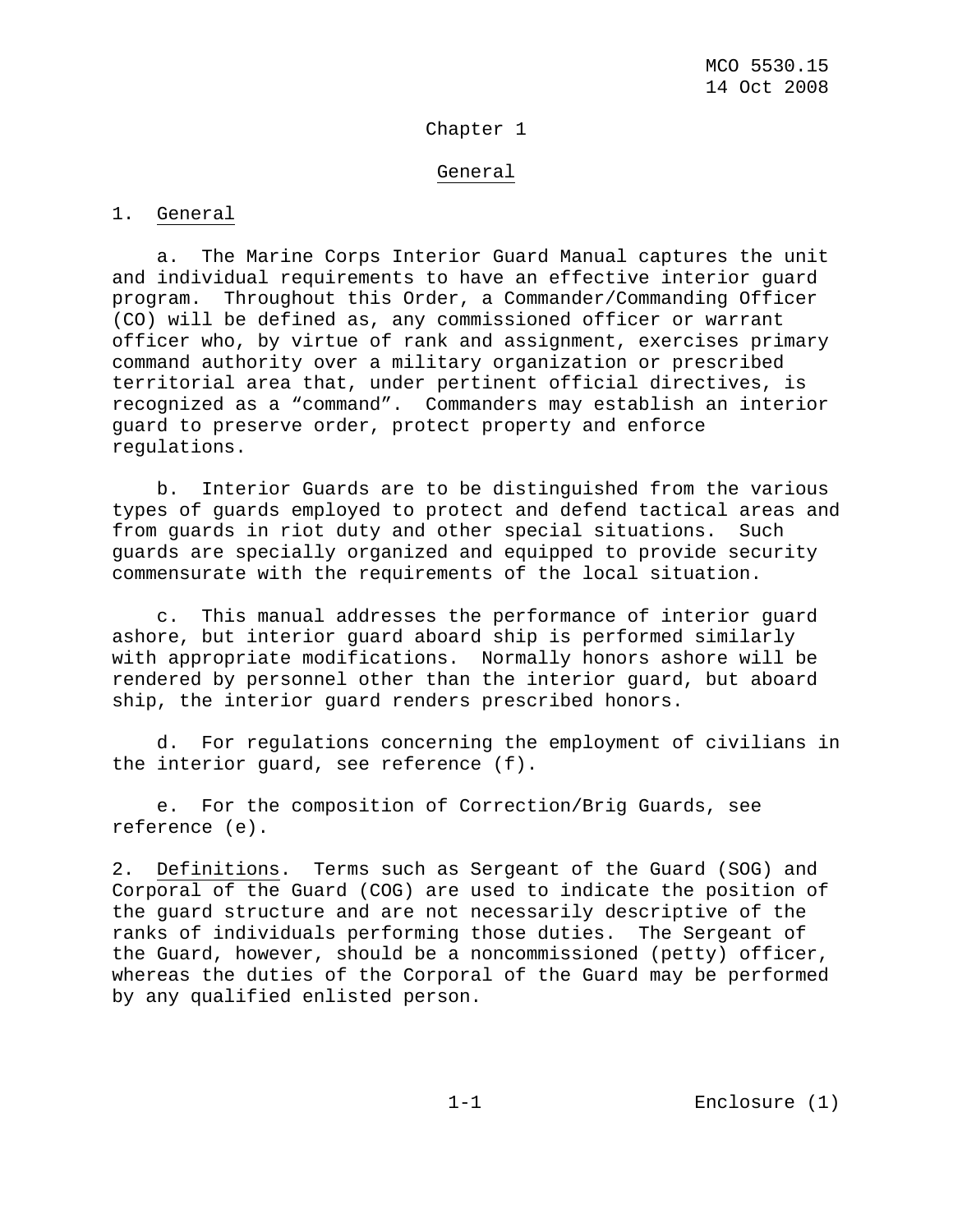a. Apprehend. See reference (b).

 b. Challenge. The command; "HALT, WHO GOES THERE?" is given by a sentry to cause an unidentified person or party to halt and be identified.

 c. Commander of the Guard. The officer or noncommissioned (petty) officer who ensures proper instruction, discipline, and performance of duty of the main guard.

 d. Commanding Officer (CO). Any officer authorized to establish a guard. The Commanding Officer of a ship and the Commandant, Commanding General, or Commanding Officer of a shore installation or unit based ashore (regiments and above and separate or detached battalions) are so authorized. All other Commanders may establish special guards when necessary. (This definition is applicable only in relation to the interior guard).

 e. Corporal of the Guard (COG). The Corporal of the Guard directly supervises the members of the guard assigned to that relief. The COG performs the guardhouse duties of the Sergeant of the Guard when the SOG is absent from the guardhouse.

 f. Countersign. The secret challenge and the secret password prescribed by the principal headquarters of a command to facilitate mutual identification between sentries and persons challenged.

 g. Detain. The action of any person so authorized to secure the custody of an alleged offender until proper authority may be notified. Detention is a less severe form of apprehension, wherein the government exercises control over the freedom of movement over another for investigative purposes. See reference  $(b)$ .

 h. Field Officer of the Day. The officer designated by and responsible to the Commanding Officer for supervision of the entire interior guard and execution of all orders of the Commanding Officer relating to the security of the command.

 i. Guardhouse. A location designated as the headquarters of the guard.

1-2 Enclosure (1)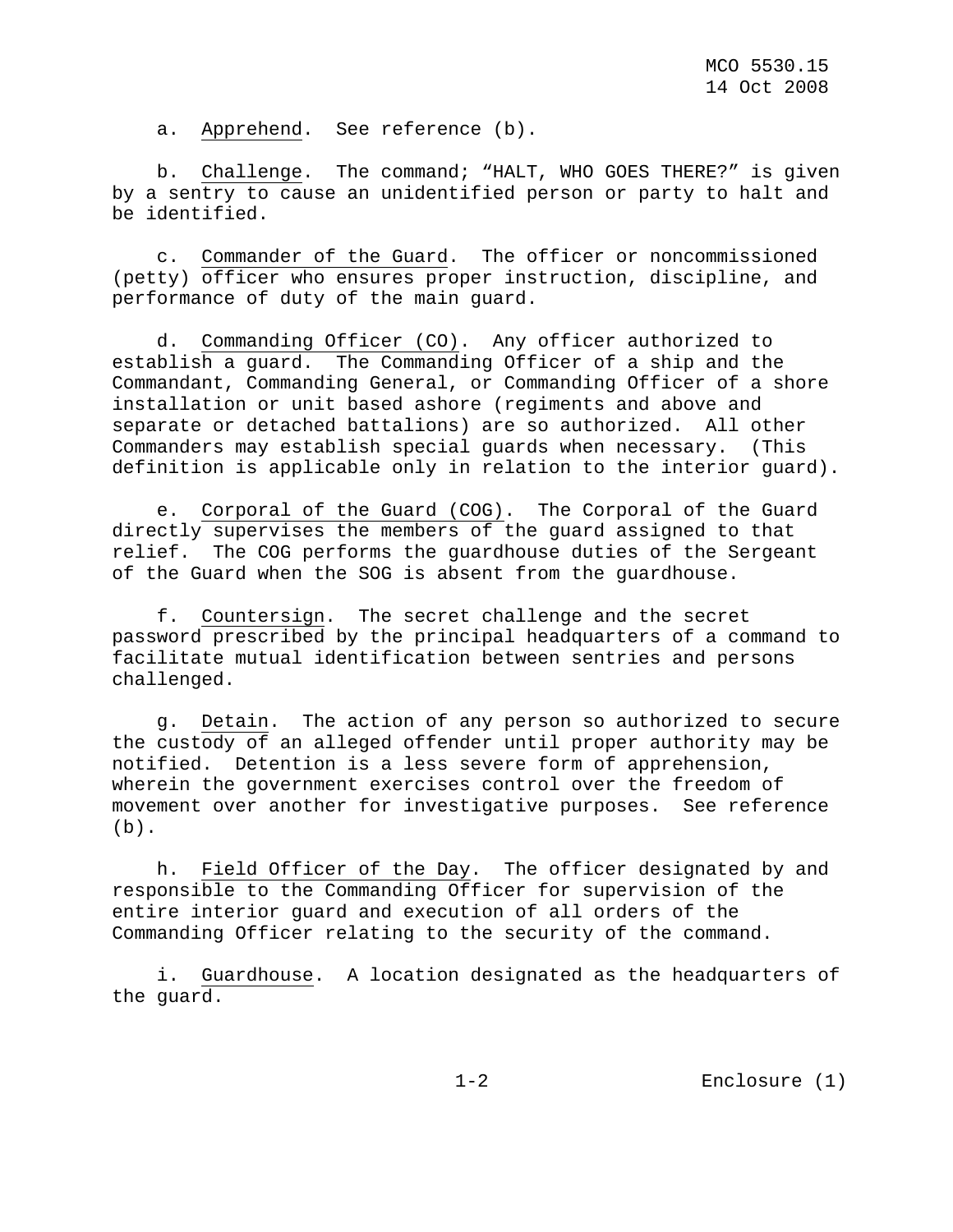j. Interior Guard. The guard detailed by a Commander to preserve order, protect property and enforce regulations within the jurisdiction of his/her command.

 k. Officer of the Day (OOD). The officer or noncommissioned (petty) officer directly responsible to the Commanding Officer (or the Field Officer of the Day, when assigned) who supervises the main guard and who ensures that all orders of the Commanding Officer relating to security of the command are executed.

 l. Officer of the Guard. Any Commissioned Officer assigned to duty with the guard.

 m. Noncommissioned (Petty) Officer of the Guard. Any enlisted person whether or not a noncommissioned (petty) officer, assigned to duty with the guard in a command or supervisory capacity.

 n. Password. Word(s) which serve to identify a person challenged by a sentry.

 o. Patrol Post. A post which a sentry prescribes his/her own route, within specified limits, or has a route prescribed.

 p. Post. The place or area where a sentry is stationed, or the place where a member of the guard other than a sentry is required to be when not performing duties elsewhere; to direct any member of the guard to assume prescribed duties or position in formation. Post will normally be of three basic types:

 (1) Fixed. Where security personnel normally remain at one point or within a specific area; e.g., gates, towers.

 (2) Mobile. These posts may also be referred to as roving patrols. They are used for perimeter surveillance, area patrols, etc. Security forces may be on foot or in vehicles.

 (3) Administrative. These posts include the security officer, guard supervisor and other supervisory personnel.

 q. Prisoner. A person sentenced by a court-martial to confinement or death and ordered into confinement by competent authority whether or not the sentence has been ordered approved

1-3 Enclosure (1)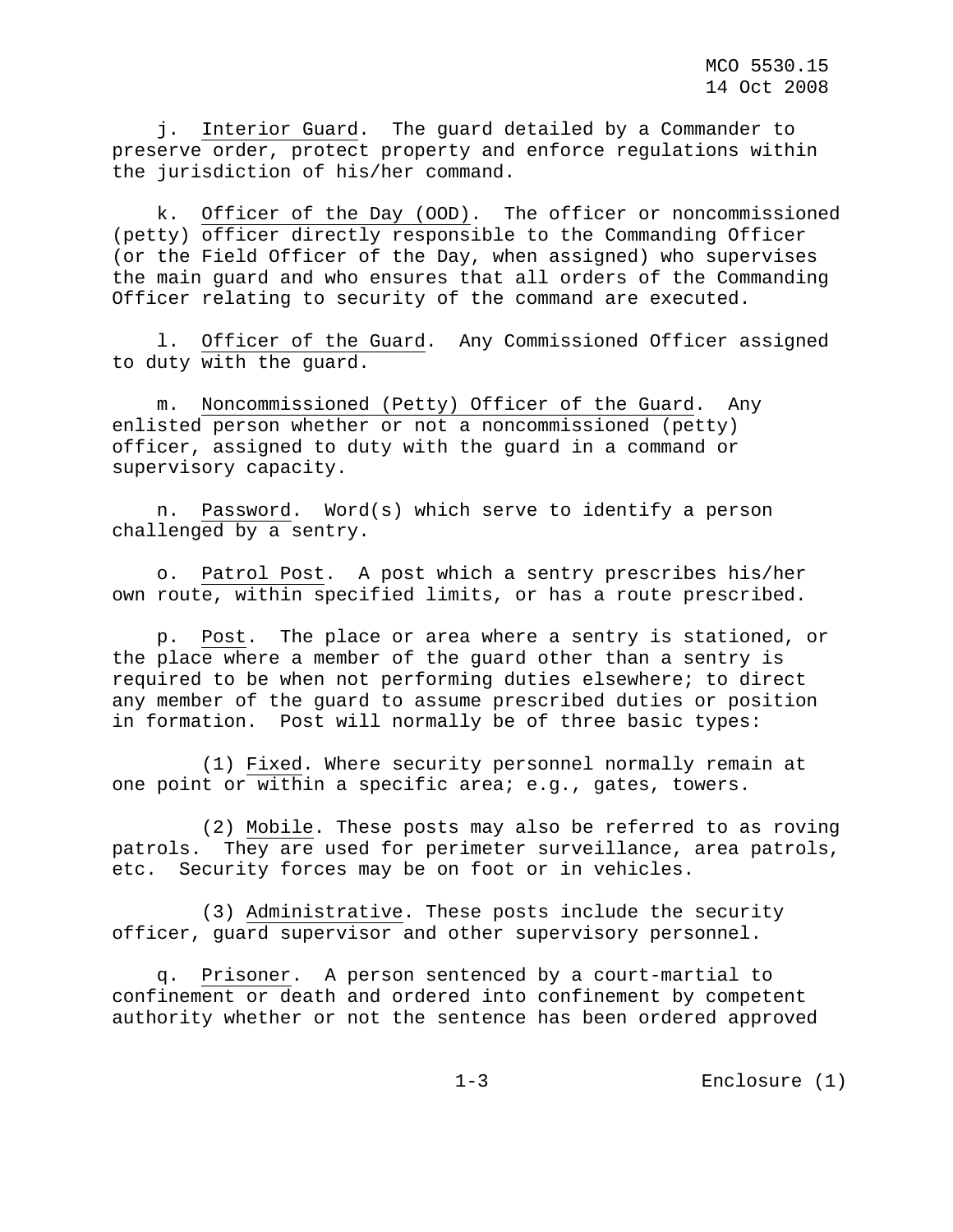by the convening authority. A person placed into confinement by competent authority pending trial by court-martial is a pretrial prisoner. See enclosure 2 of reference (b).

 r. Relief. Those members of the interior guard who, under the supervision of and including a COG, have the same watch; the procedure whereby a posted member of the guard is relieved and a new member is posted in his/her place.

 s. Relieve. To direct any member of the guard to cease performing the prescribed duties.

 t. Secret Challenge. A secret word, following the challenge, by which a sentry identifies him/herself to the person challenged.

 u. Sergeant of the Guard (SOG). The Noncommissioned (Petty) Officer of the Guard who assists the Commander of the Guard in ensuring proper instruction, discipline and performance of duty of the main guard.

 v. Sentry. An enlisted person assigned to duty as a member of the guard, to keep watch, maintain order and protect persons or property.

 w. Watch. A period of time during which a member of the guard performs the prescribed duties, beginning when posted and terminating upon being relieved by proper authority.

3. Composition. The Interior Guard may be composed of one or more main guards, as the CO directs. In addition, the interior guard includes any special guards established by the Commanding Officer or Commanders of subordinate units. One Officer of the Day will be assigned to supervise each main guard established ashore. Aboard ship, the Officer of the Deck performs the interior guard duties of the Officer of the Day. In large commands ashore, where there is more than one main guard, a Field Officer of the Day may be assigned to supervise the entire guard.

 a. Main Guard. Generally, the main guard consists of a number of sentries on post, supervisory and administrative personnel and a reserve. The Commanding Officer prescribes the

1-4 Enclosure (1)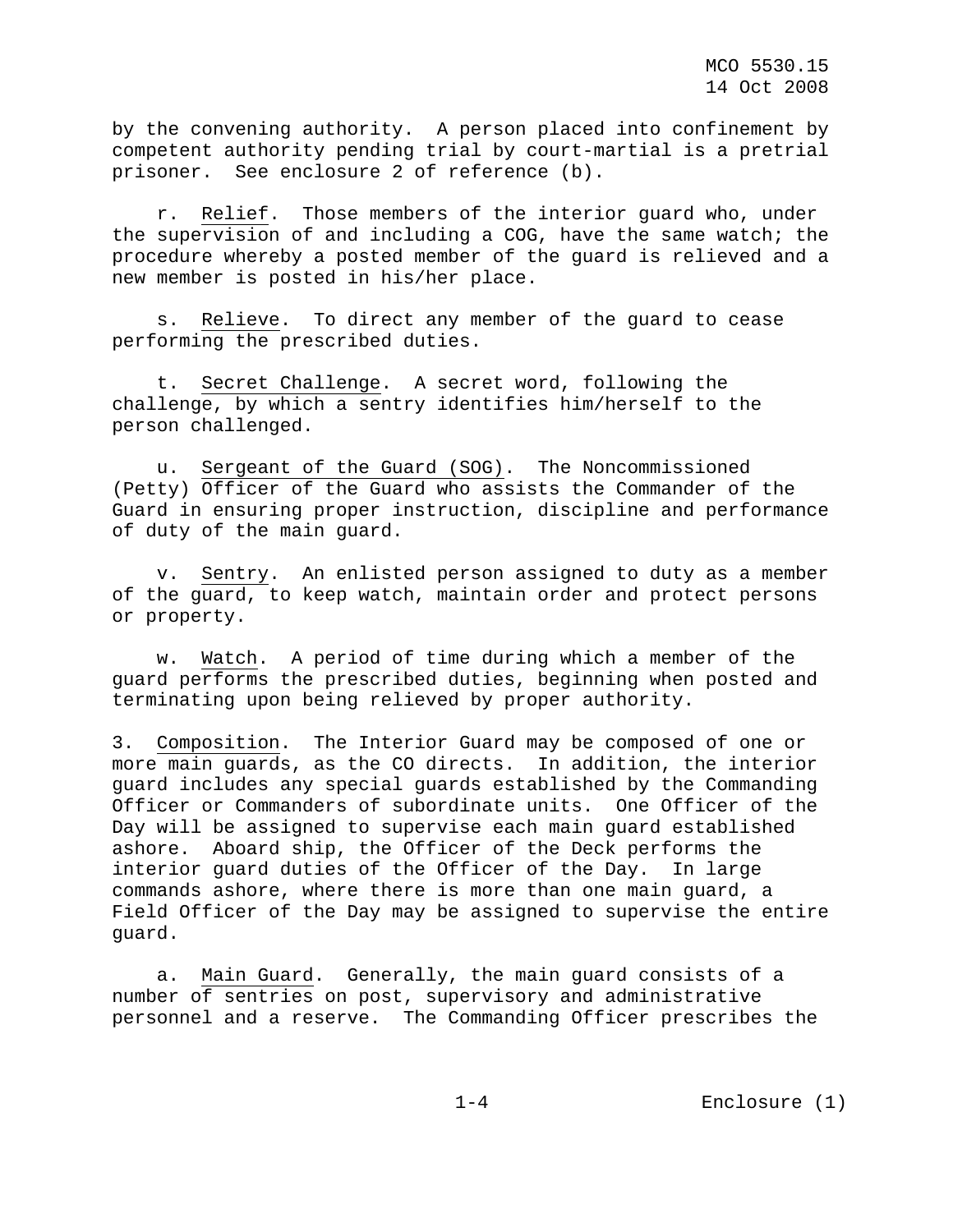number of sentry posts. The necessary sentries to stand these posts are normally organized into three reliefs, each directly supervised by a Corporal of the Guard. The main guard is commanded by the Commander of the Guard who is assisted by the Sergeant of the Guard. Whenever the CO determines that a Commander of the Guard is not required, that position in the guard structure can be eliminated. Aboard ship, no Commander of the Guard is assigned. In such cases, the Sergeant of the Guard performs the duties prescribed for the Commander of the Guard in addition to those of the current position. The main guard always maintains a reserve, generally constituted from one or more of the off-duty reliefs of the guard.

 b. Special Guards. Special Guards are detailed when it is impractical to use sentries from the main guard to guard property or an area. The Commanding Officer or Commander establishing the special guard prescribes the composition. The Senior Commander of a troop organization embarked aboard ship and not a part of the authorized complement thereof (designated as "Commanding Officer of Troops") establishes a Special Guard for the control of personnel and equipment as the Commanding Officer of the ship may approve or direct.

4. Assignments. Each Commanding Officer, who establishes a main guard, other than a Commanding Officer of a ship, shall assign daily a commissioned officer of the command for duty as an Officer of the Day. If sufficient commissioned officers are not available in the command, (staff) noncommissioned (petty) officers may be detailed to this duty. One or more Assistant Officers of the Day may be assigned whenever necessary. Officers and/or noncommissioned (petty) officers assigned as Officers of the Day or Assistant Officers of the Day are notified of their assignments in person or by written orders at least several days in advance.

 a. A Commanding Officer who has more than one main guard within that jurisdiction may assign daily a commissioned officer of the command for duty as Field Officer of the Day. Officers so assigned must be senior to Officers of the Day of subordinate units. They are notified of their assignment in person or by written orders several days in advance of their days of duty.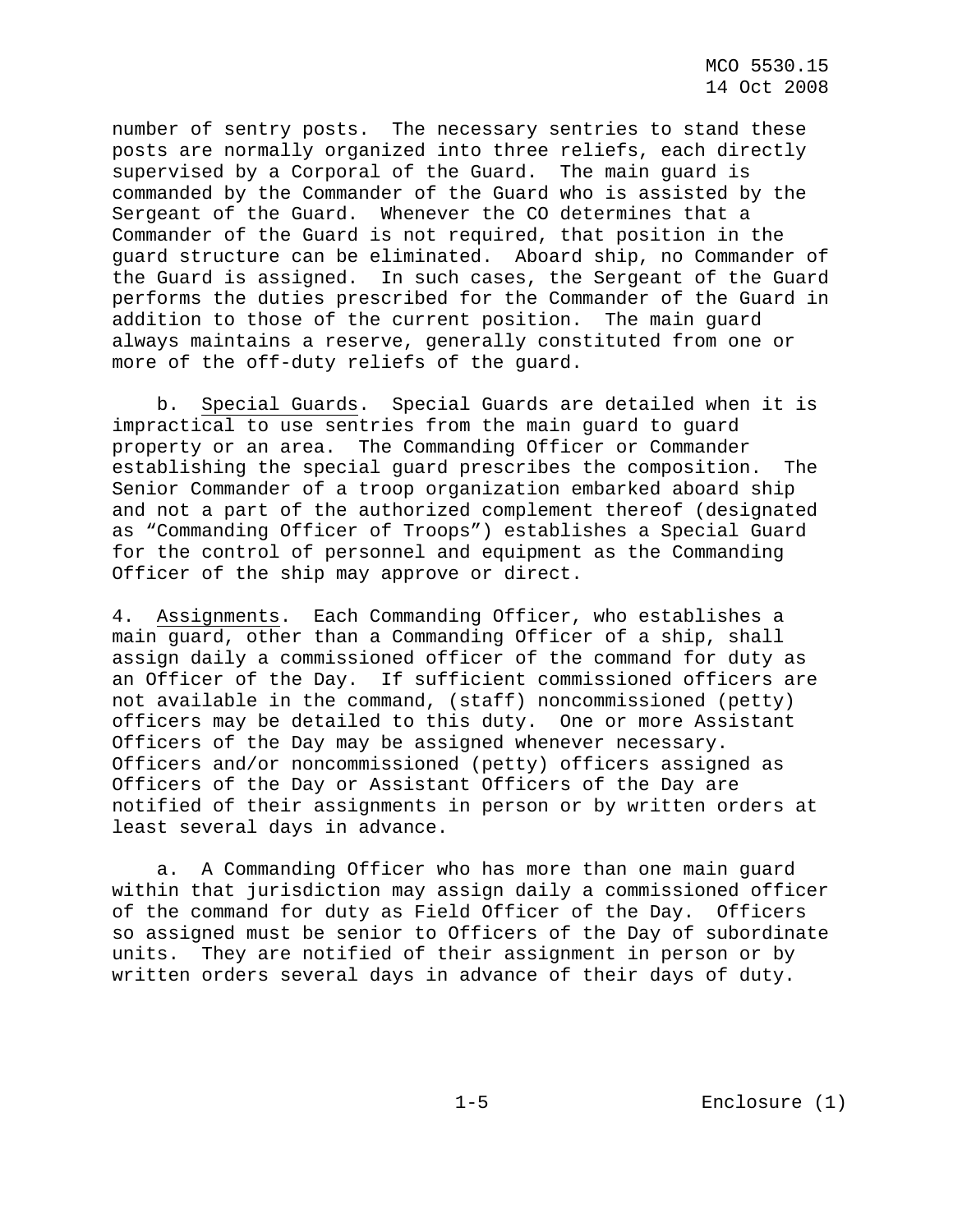b. Each Commanding Officer who establishes a main guard designates a unit within that command to provide personnel for the main guard for a specified period. Such designation is made in sufficient time for the Unit Commander to make necessary preparations and assignments. The Commander of the designated unit makes the following daily assignments from the unit throughout the specified period:

 (1) An officer or noncommissioned (petty) officer as Commander of the Guard, if required.

 (2) A noncommissioned (petty) officer as Sergeant of the Guard.

 (3) Three (normally) qualified enlisted persons to serve as Corporal of the Guard.

 (4) When directed by the Commanding Officer, enlisted personnel, other than noncommissioned (petty) officers, will be detailed to perform duties as orderlies and other similar tasks.

 (5) A sufficient number of enlisted personnel as sentries for all reliefs.

 (6) At least one enlisted person for each relief as supernumerary, if possible.

 (7) Appropriate personnel to fill prescribed administrative and correctional center/facility posts.

 c. The Commanding Officer may direct that the Commander of the designated guard unit assign additional personnel to any of these positions, in which case the senior is designated by the appropriate title and those junior are designated assistants. The Commander of the Guard will be senior to the Sergeant of the Guard, the SOG senior to the Corporals of the Guard and the COGs senior to sentries on their reliefs. The above assignments should be published no later than the day prior to the day of assigned duty.

 d. Upon publication of the assignments, the SOG assigns sentries to reliefs and the COGs assign sentries on their reliefs to post.

1-6 Enclosure (1)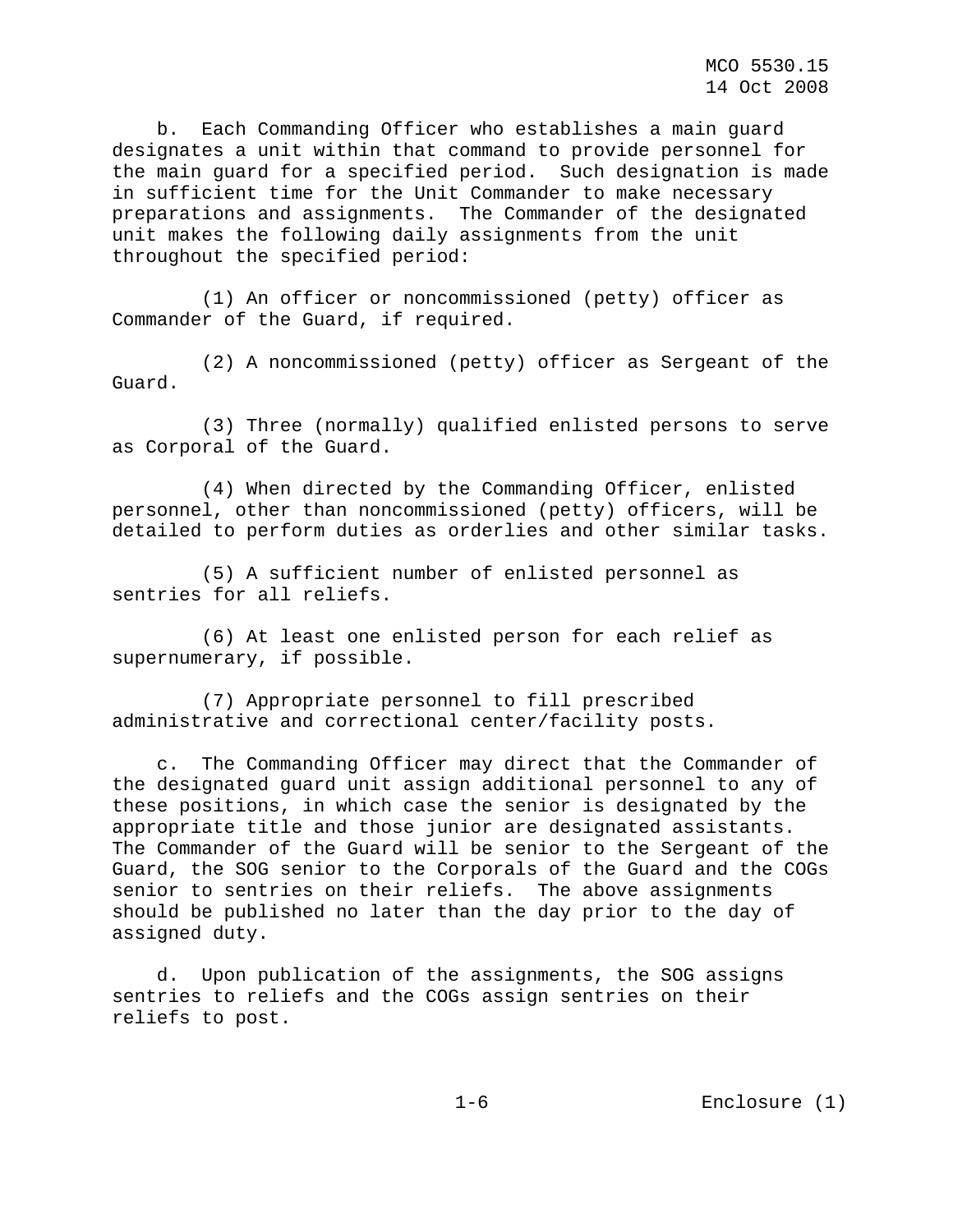e. Each Commanding Officer or Commander who establishes a special guard should follow the above described procedure for main guard assignments with appropriate modifications. Assigns such officers, noncommissioned (petty) officers of the guard and sentries as necessary to accomplish the purpose for which the special guard was established.

5. Formations. When the guard, or any element thereof, is turned out for any purpose, it shall normally form as follows:

 a. Relief. A relief forms in line with sentries in the numerical order of his/her assigned posts from right to left. Personnel assigned to unnumbered posts form on the left. The Corporal of the Guard forms on the right at normal interval when the relief forms as part of the guard and three paces in front of the center of the relief when it forms alone.

 b. Main Guard. The main guard forms as a platoon in line, reliefs are organized one behind the other at normal distance in numerical order, front to rear. Other personnel not part of the relief, fall in formation on the left at normal interval and distance, empty spaces or in a new file. When a Commander of the Guard is assigned, the Sergeant of the Guard takes the post of platoon guide. When no Commander of the Guard is assigned, the Sergeant of the Guard takes the post of the Commander of the Guard.

 c. Special Guards. When forming with the main guard, special guards form as directed by the Commander of the Guard. When forming separately, they form as directed by the individual in charge of the guard.

6. Use of Deadly Force. Deadly force is defined as that force which a person uses causing, or that he knows or should know would create a substantial risk of causing, death or serious bodily harm. Deadly force is to be used only when all lesser means have failed or cannot reasonably be employed. Use of deadly force will be in accordance with reference (c).

# 7. Additional Instructions Involving Firearms

 a. Due to the dangers inherent in handling weapons, proper upload and download procedures will be followed at all times.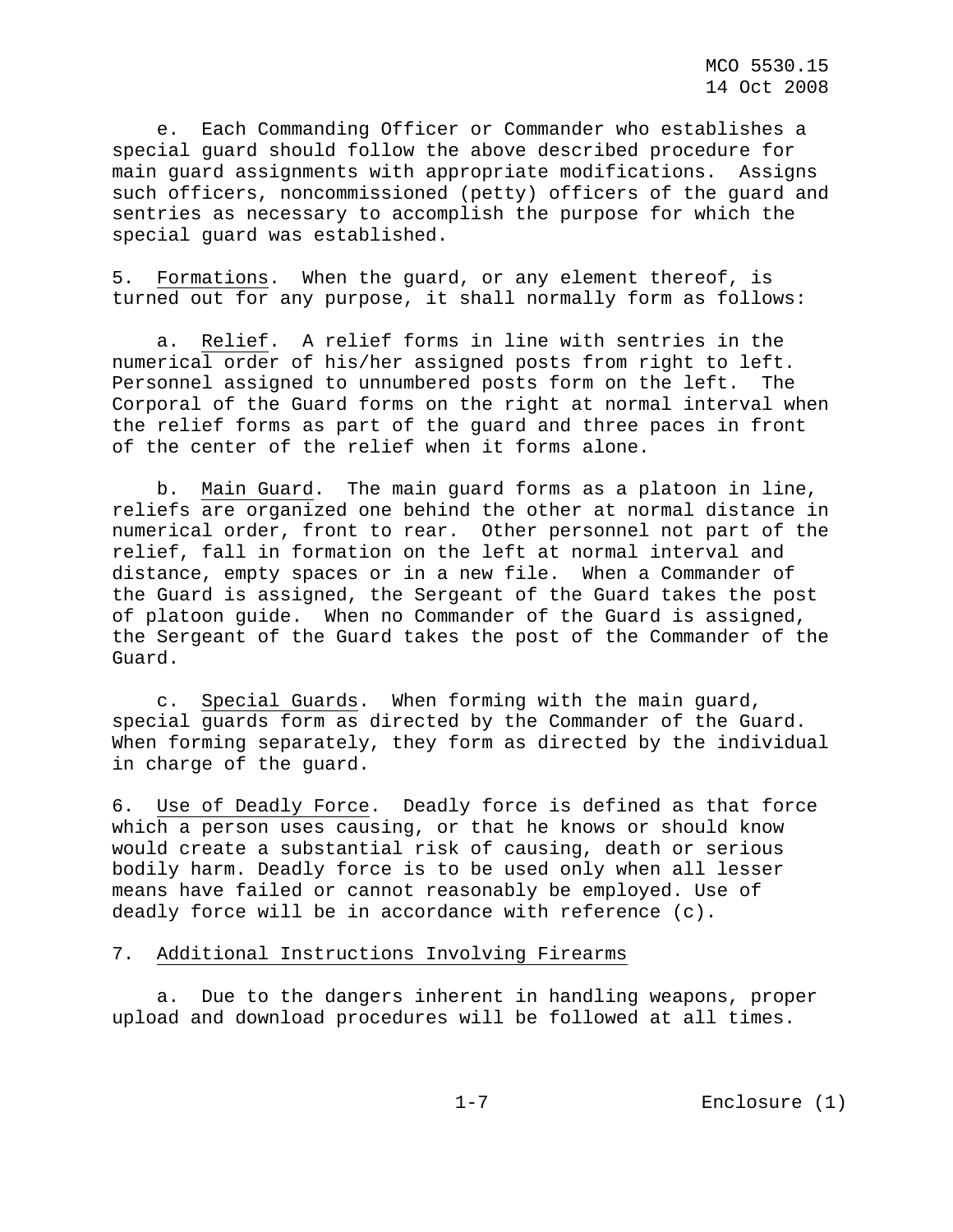It is the Commanding Officers responsibility to ensure that the required training takes place and is regularly reinforced.

 b. All local policies, practices, and directives relating to the arming of law enforcement and security personnel and the conditions under which they may use deadly force will be in accordance with applicable Department of Defense, Chairman, Joint Chiefs of Staff and Department of the Navy instructions.

 c. All personnel assigned to perform law enforcement or security-type duties will receive instructions on applicable regulations relating to the use of force and enticement to commit an illegal act. In addition, periodic instructions will be given to all personnel assigned such duties to ensure that they continue to be thoroughly familiar with all restrictions on the use of force. Such instruction should be situation and operationally oriented. Practical demonstrations should be incorporated that apply the general guidelines and rules of these instructions as to the specific situations in which armed law enforcement and security personnel are 1ikely to find themselves at a particular command.

 d. All law enforcement and security personnel will be fully instructed in the use and safe handling of the weapons/equipment with which armed in accordance with the provisions of appropriate manuals and orders pertaining to the variety of other weapons/equipment associated with law enforcement and security duties.

 e. Property or information on the post whose loss or damage would compromise or seriously damage the national defense mission shall be identified/designated by the appropriate authority. Commander of the Guard/Sergeant of the Guard/Corporal of the Guard will ensure that all sentries are informed about any such specially designated property/information at their post so that sentries may apply appropriate force in preventing damage or loss of these items.

 f. All prisoner escorts/guards will be individually authorized to use such force that is necessary, to include deadly force, to prevent the escape of a designated prisoner when it appears reasonably necessary to do so. Designation of such prisoners will be in accordance with these instructions and reference (a).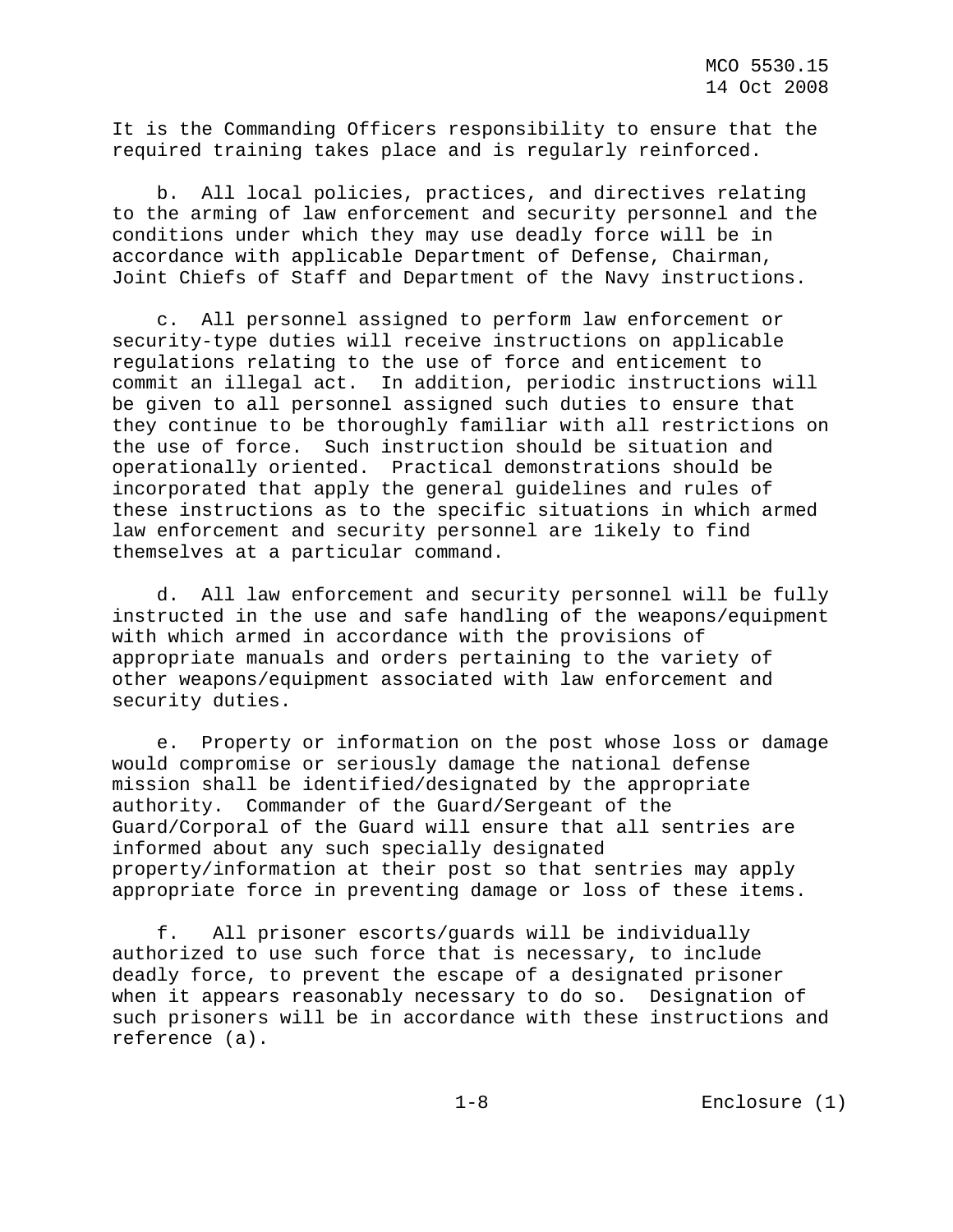# Chapter 2

### Duties of Personnel

1. General. Certain responsibilities and duties of members of the Interior Guard are described in this Chapter and in Chapter 3 of this Order. Responsibilities and duties not included herein should be included in special orders issued by the Commanding Officer or Commander establishing the guard. Orders should be in writing and should always be available to those concerned.

2. Commanding Officer (CO). The responsibility of the Commanding Officer for the security of the command is absolute except as otherwise directed by competent authority. The authority of the Commanding Officer is commensurate with the level of responsibility, subject to the limitations prescribed by law and Navy Regulations. The Commanding Officer may delegate authority to subordinates for the execution of details of this Chapter, but such delegation of authority shall in no way relieve the Commanding Officer of the responsibility for the security of the command.

# 3. Field Officer of the Day

 a. The Field Officer of the Day supervises the entire Interior Guard. The Field Officer of the Day may be assigned various other duties pertaining to the security of the command. During the tour of duty, he/she serves as the Commanding Officer's direct personal representative.

 b. The Field Officer of the Day receives orders from the CO only; however, during an emergency, the senior line Officer present may issue orders to the Field Officer of the Day for the employment of the guard.

## 4. Officer of the Day (OOD)

 a. The Officer of the Day, or the Officer of the Deck aboard ship, supervises the main guard. The Officer of the Day is charged with the execution of all orders of the Commanding Officer which concern the security of the area within the assigned jurisdiction.

2-1 Enclosure (1)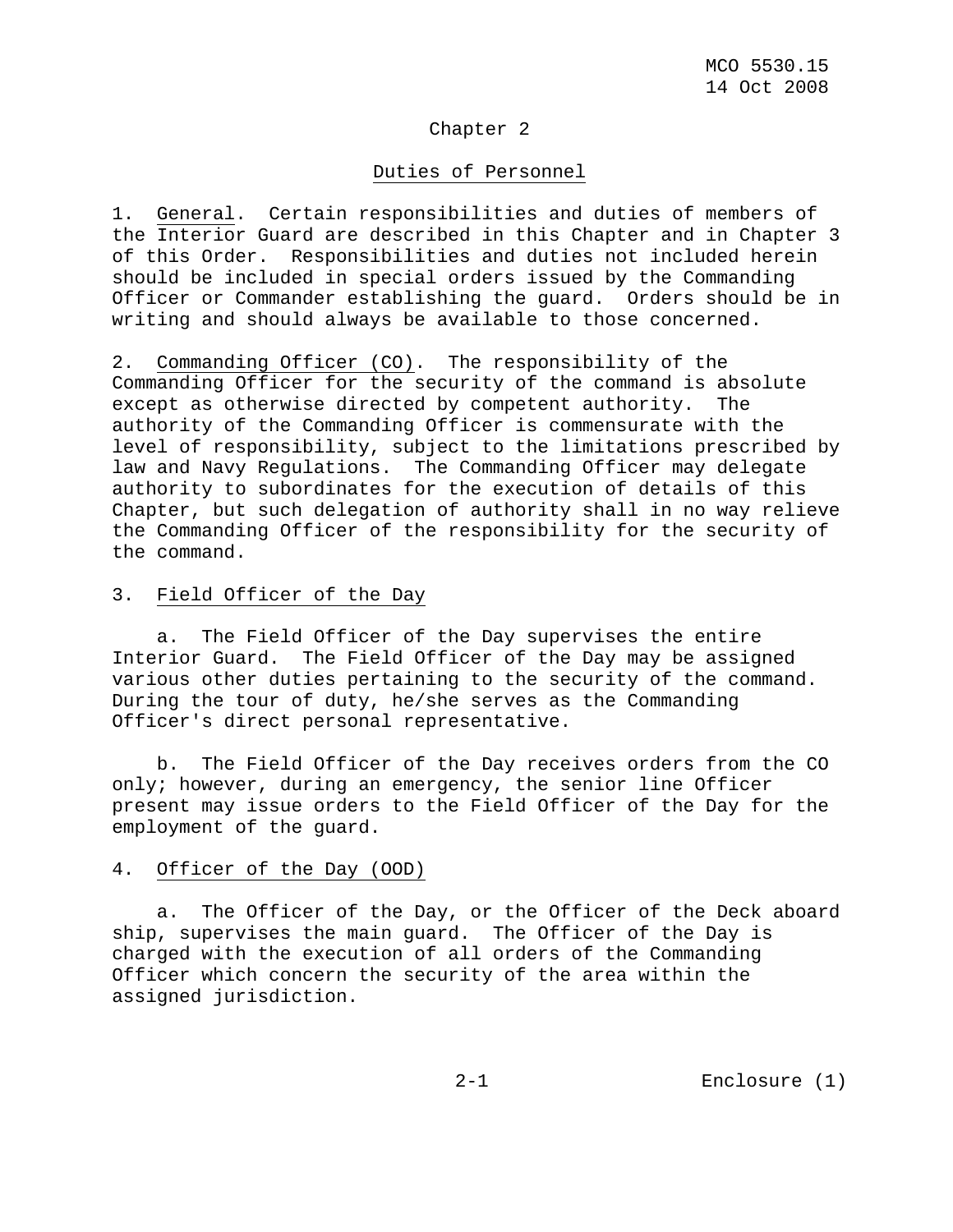b. If no Field Officer of the Day is assigned, the OOD serves as the Commanding Officer's personal representative during that tour of duty. If a Field Officer of the Day is assigned, the OOD may be the personal representative of an appropriate subordinate unit Commanding Officer.

 c. In the absence of special instructions from the Commanding Officer, the OOD will inspect the guard as often as considered necessary. However, the OOD will inspect the guard at least once every 24 hours, with emphasis on inspecting posts during the hours of darkness. Whenever necessary, the OOD directs inspections of the guard by other Officers and Noncommissioned (Petty) Officers of the Guard.

 d. In case of alarm, the OOD acts immediately to protect life and government property and to preserve order.

 e. In the performance of OOD duties, takes orders only from the Commanding Officer or Field Officer of the Day, when one is assigned; however, during an emergency, the senior line officer present may issue orders to the OOD for the employment of the guard.

 f. When a correction center/facility is in the OOD's jurisdiction, the OOD verifies the count of prisoners as directed by the Commanding Officer.

 g. Keeps the Commander of the Guard informed of his/her current location at all times.

 h. Maintains an Officer of the Day log which contains a concise account of the tour of duty.

 i. When formal relief is prescribed, the OOD examines the log of the Commander of the Guard or the Sergeant of the Guard if no Commander of the Guard is assigned, causes any errors therein to be corrected and effects the relief of the Commanders or Sergeants of the Guard prior to being relieved. Once complete, reports to the Commanding Officer or representative with the new OOD for relief.

5. Commander of the Guard. The Commander of the Guard ensures proper instructions, discipline and performance of the duty of the main guard.

2-2 Enclosure (1)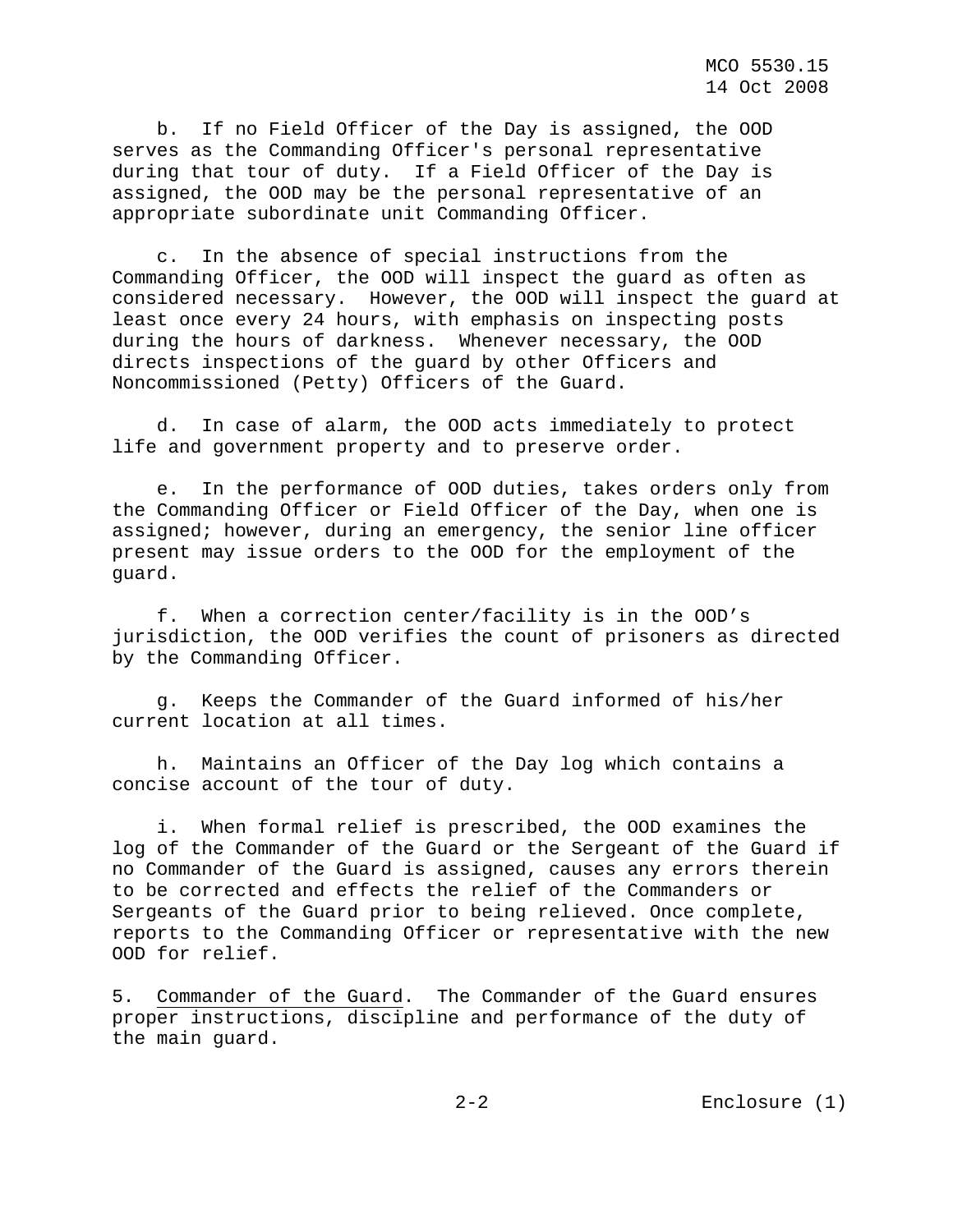MCO 5530.15 14 Oct 2008

 a. Obeys the orders of the Commanding Officer, Field Officer of the Day (when assigned), Officer of the Day, and in emergencies, the senior line officer present only. The Commander of the Guard will report to the Officer of the Day any additional orders which the Commander of the Guard or other authorized persons have issued.

 b. Ensures that all members of the guard are correctly instructed in their orders and duties and that they are understood and properly executed. Questions the Noncommissioned (Petty) Officers of the Guard and sentries about the instructions they may have received from the previous guard.

 c. Inspects the guard when directed by the Officer of the Day, but must inspect each relief at least once while on post. The Commander of the Guard ensures that the sentries, their weapons, and their equipment are in proper condition and that special orders for each post are posted in their proper location.

 d. The Commander of the Guard will keep the SOG informed of his/her location at all times.

e. Except during emergencies, may sleep as duties permit.

 f. When an alarm is sounded, expeditiously forms the reserve, if necessary. If the situation is serious, notifies the Officer of the Day immediately. Should a sentry call, "The Guard," or discharge a weapon, a strong patrol/react force will be sent to that post.

 g. Details personnel to raise and lower the national flag at Morning and Evening Colors. Ensures that the national flag is kept in good condition and never handled except in the performance of duty. The Commander of the Guard will report to the OOD when the flag is not in serviceable condition.

h. Ensures that reliefs are posted on schedule.

 i. Unless otherwise ordered, may permit members of the guard, not on post, to leave the guardhouse for short periods of time.

2-3 Enclosure (1)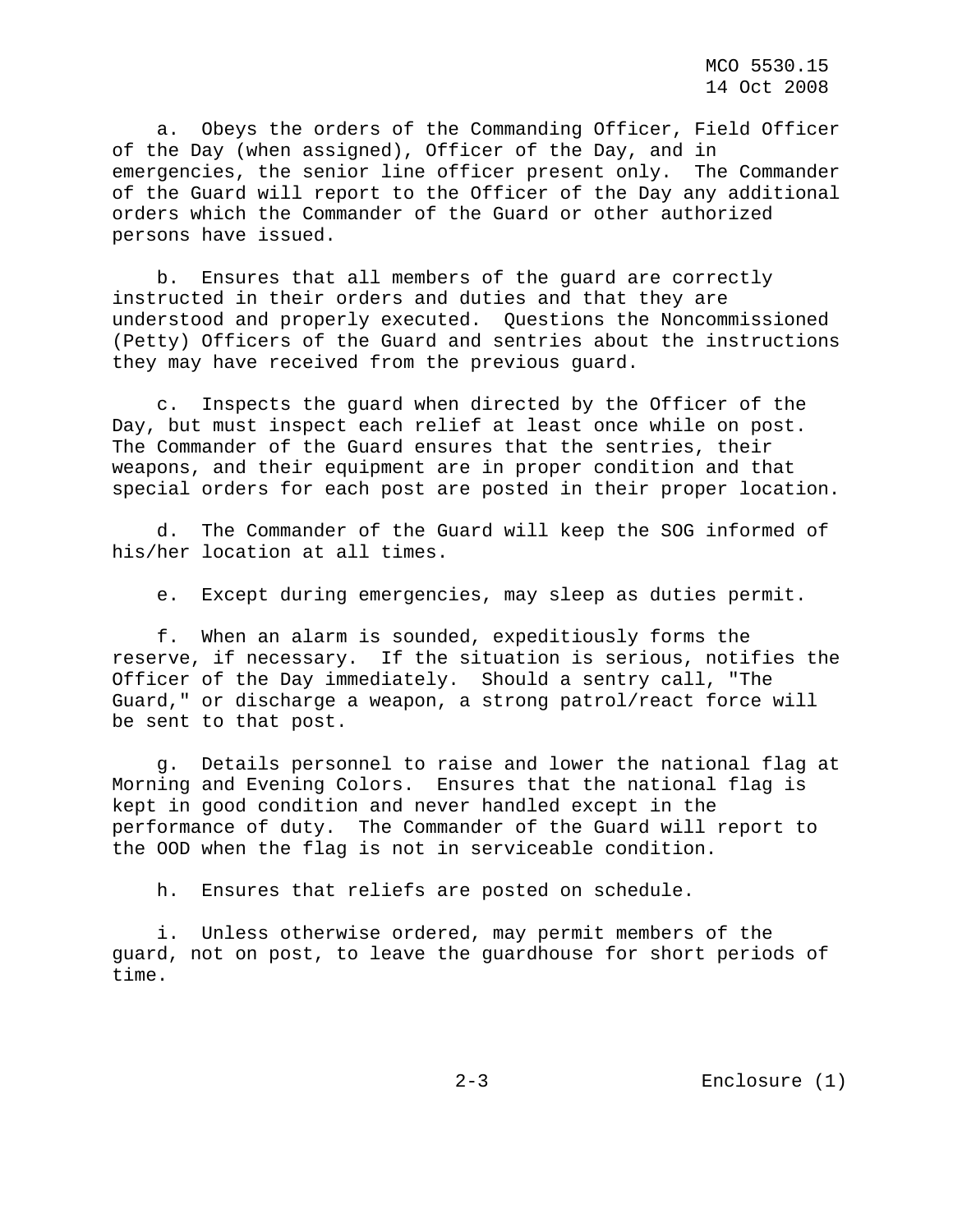j. Informs the OOD immediately of any dangerous, suspicious, or unusual occurrences.

 k. Notifies the OOD when any person is detained or apprehended by the guard and will exercise control over such person at the guardhouse for appropriate action by the OOD.

 l. Ensures the security of prisoners under charge of the guard. Before each relief is posted, requires the Corporals of the Guard of the old and new reliefs to verify together the number of prisoners. Will be guided in the performance of duties in connection with correction centers/facilities and brigs by reference (f).

 m. When a formal relief is prescribed, examines the log of the Sergeant of the Guard and causes any errors therein to be corrected and effects the relief of the Sergeant of the Guard before being relieved. Once ready, reports to the OOD with the new Commander of the Guard for relief.

 n. Maintains a Commander of the Guard log which contains a concise account of the tour of duty.

#### 6. Sergeant of the Guard (SOG)

 a. The SOG assists the Commander of the Guard in ensuring proper instructions, discipline, and performance of duty of the main guard. The SOG performs the duties of the Commander of the Guard, if no Commander of the Guard has been assigned.

 b. The SOG obeys the orders of the Commanding Officer, Field Officer of the Day (when assigned), Officer of the Day, Commander of the Guard, and in emergencies, the senior line officer present only.

 c. The SOG ensures that the property under charge of the guard is cared for and accounted for properly.

 d. The SOG assigns members of the guard to reliefs. The COG for each relief assigns that relief to posts and prepares a list of such assignments. The SOG receives a copy of such lists and based upon the lists, prepares a guard roster. The guard roster sets forth the name, rank, post, and relief to which

2-4 Enclosure (1)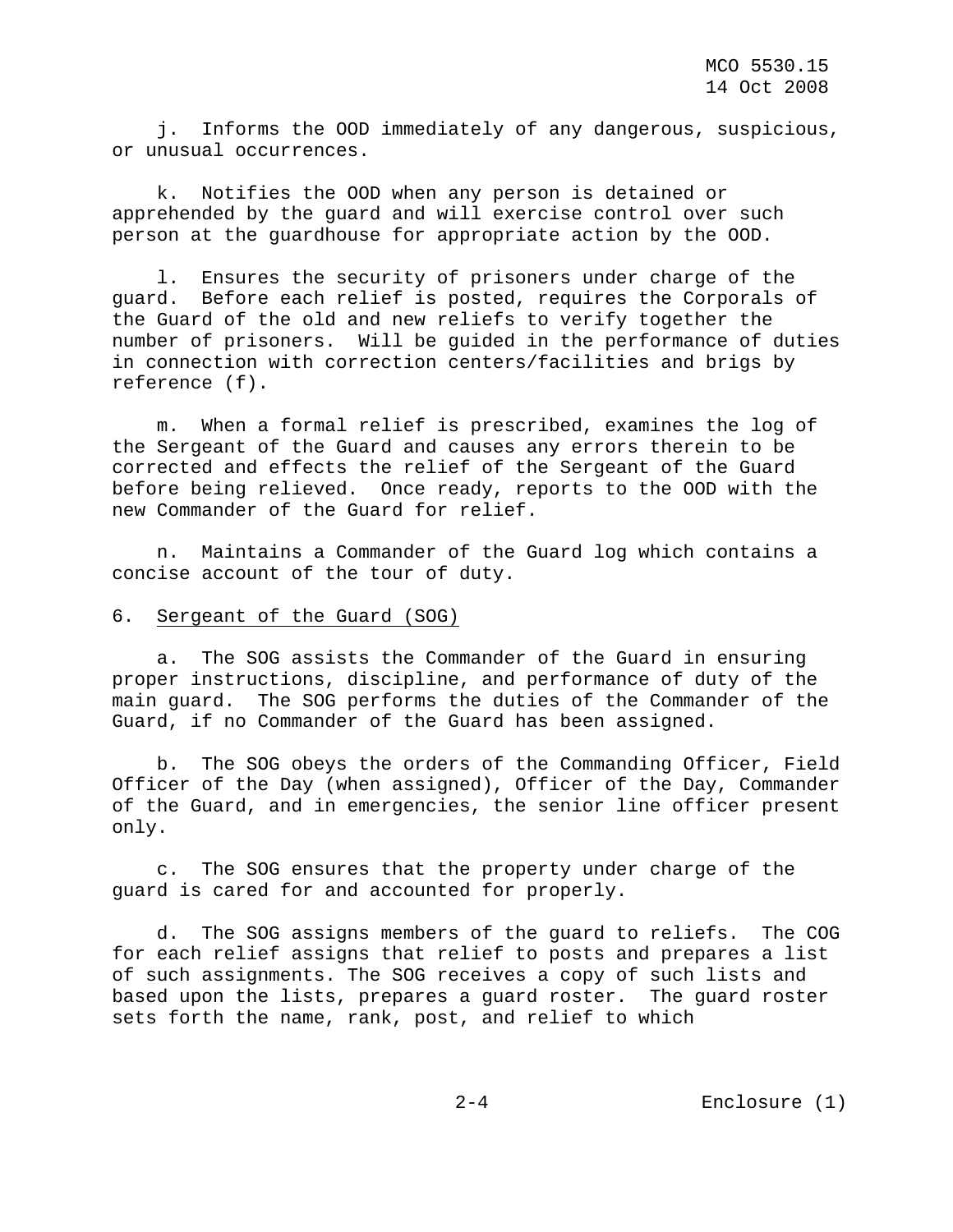assigned for each member of the guard. The SOG prepares the guard roster in duplicate, retains one copy, and submits the other to the Commander of the Guard or the OOD, as appropriate, for approval. Once approved, no changes will be made to the guard roster without permission from the approving authority.

 e. The SOG ensures that all reliefs are turned out for posting at the proper time.

 f. The SOG ensures that the COGs understand their duties thoroughly and carry the duties out promptly and efficiently.

 g. The SOG inspects the guard when directed by the OOD but must inspect each relief at least once during each watch.

 h. When absent from the guardhouse, the SOG directs the COG of the relief on post to perform guardhouse duties until the SOG returns. The SOG will notify the COG of his/her location at all times.

 i. When the COG of the relief on post is absent from the guardhouse, the SOG temporarily assumes the duties, or designates another member of the guard to do so.

 j. Ensures that the guardhouse and its surrounding areas are maintained in proper police.

 k. Informs the Commander of the Guard immediately of any dangerous, suspicious or unusual occurrence.

 l. Notifies the Commander of the Guard when any person is apprehended by the guard.

m. Forms the guard whenever necessary.

 n. When formal relief is prescribed, effects the relief of the Corporals of the Guard.

 o. Maintains the Sergeant of the Guard log and enters therein concise accounts of all important and pertinent events which transpire during the tour of duty and which affect the guard. Exercises care in preparing the log, which is an official record of the command. Under the last entry, signs

2-5 Enclosure (1)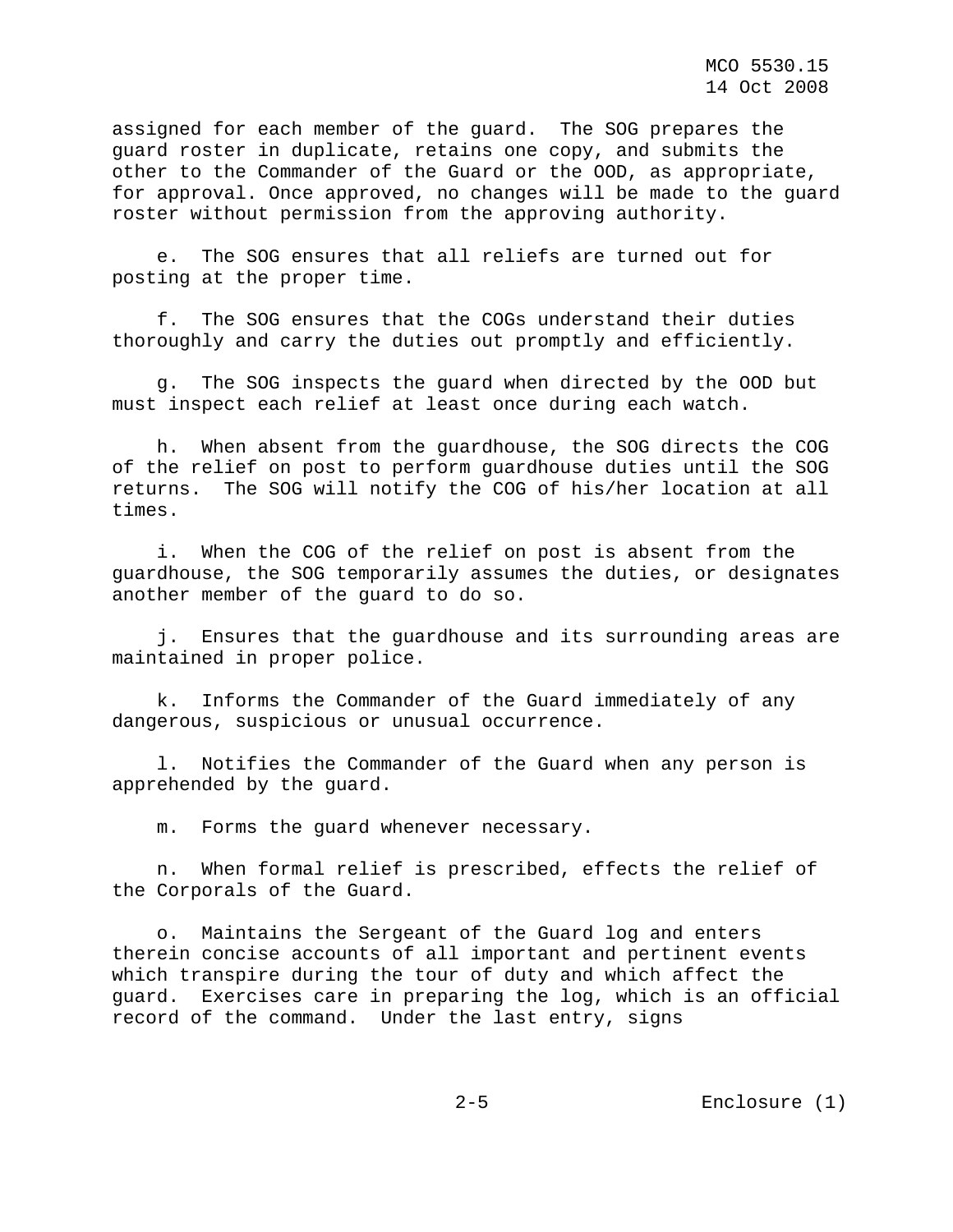name and grade. Upon finishing, reports to the outgoing Commander of the Guard (old Officer of the Day, if no Commander of the Guard is assigned) with the incoming Sergeant of the Guard for relief and posting.

# 7. Corporal of the Guard (COG)

 a. The Corporal of the Guard supervises the members of the guard assigned to that relief. Performs the guardhouse duties of the Sergeant of the Guard when the latter is absent from the guardhouse.

 b. Obeys orders from the Commanding Officer, Field Officer of the Day (when assigned), Officer of the Day, Commander of the Guard (when assigned), Sergeant of the Guard and in emergencies, the senior line officer present only.

 c. Assigns sentries on that relief to posts. Prepares, in duplicate, a list showing the number of relief, each member's name, grade, and assigned post. Retains one copy and gives the other to the Sergeant of the Guard.

 d. The COG is required to know and understand the special orders of every sentry on the relief. The COG forms the relief in sufficient time to accomplish the following: issue guard property, inspect appearance, fitness for duty, condition of arms, issue ammunition and supervise loading of weapons (if authorized). The COG instructs each member concerning orders and duties, ensuring understanding. When completed, the COG reports to the Sergeant of the Guard that the relief is ready to be posted or, if directed, posts the sentries without so reporting. Upon returning to the guardhouse with the old relief, the COG supervises unloading of weapons (if loading has been authorized), collects guard property (if necessary), and dismisses the old relief. Upon completion, the COG reports to the SOG with the old COG for relief and posting.

 e. The post of the COG is in the guardhouse near the entrance, or as may be directed on board ship. When required to depart the post in the performance of duties, the COG notifies the SOG, who will assume those duties or designate another member of the guard to do so. Either the SOG, the COG of the relief on post, or a member of the guard designated to perform

2-6 Enclosure (1)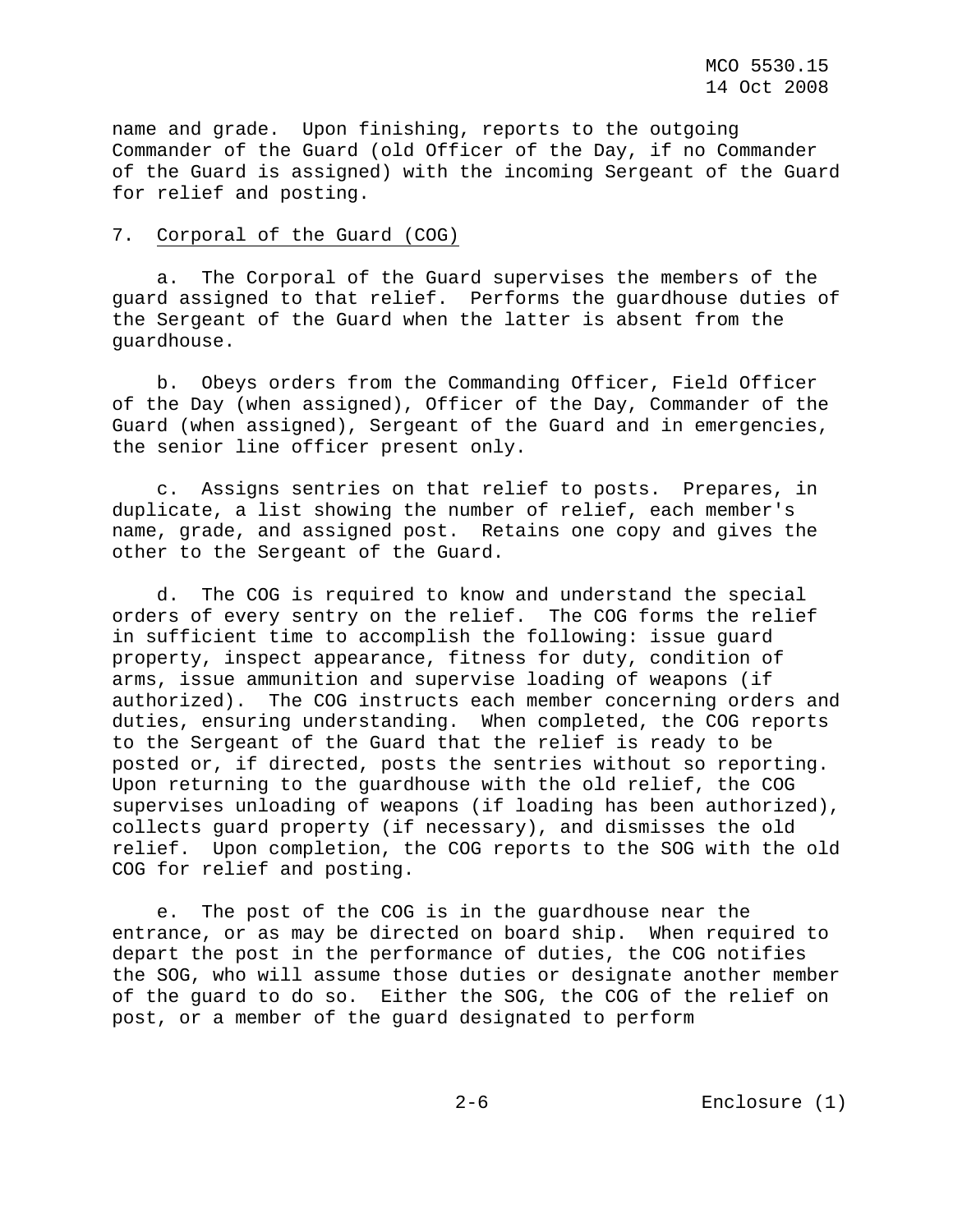the duties of the COG shall be present at the guardhouse at all times. The COG allows no one to enter the guardhouse without authority.

 f. Goes at once to, communicates with or sends a patrol to any sentry who calls for the Corporal of the Guard.

 g. Forms own relief promptly for posting or when the guard is turned out. If own relief is on post when the guard is to be formed, the current COG and oncoming COG relief remain on post. The COG will ensure that sleeping arrangements for all members of the current relief can be easily located and he/she is able to form them quickly and without confusion.

 h. The COG reports immediately to the Sergeant of the Guard all violations of regulations and unusual occurrences.

 i. Off-going COG ensures that the Corporal of the Guard of the next relief is ready in time to form the oncoming relief, and post it at the proper time.

 j. When a sentry calls, "Relief," the COG relieves the sentry and posts a supernumerary or a member of the off-duty reliefs, if the COG determines that relief is necessary. If the sentry is to be relieved for a short time only, the COG posts the sentry again as soon as the necessity for the relief terminates.

 k. Notifies the SOG when any person is detained or apprehended by the guard. Escorts all persons apprehended to the guardhouse for appropriate action by the Officer of the Day.

#### 8. Main Guard Sentries

 a. All members of the guard will memorize, understand, and comply with the General Orders for sentries (see chapter 3). In addition, they will understand and comply with the regulations relating to General Orders (see Chapter 3), and with special orders applying to their particular posts (see Chapter 3).

 b. Supernumeraries will understand the special orders for all posts on which they could be posted, and comply with those orders for the particular post if posted thereon as a sentry.

2-7 Enclosure (1)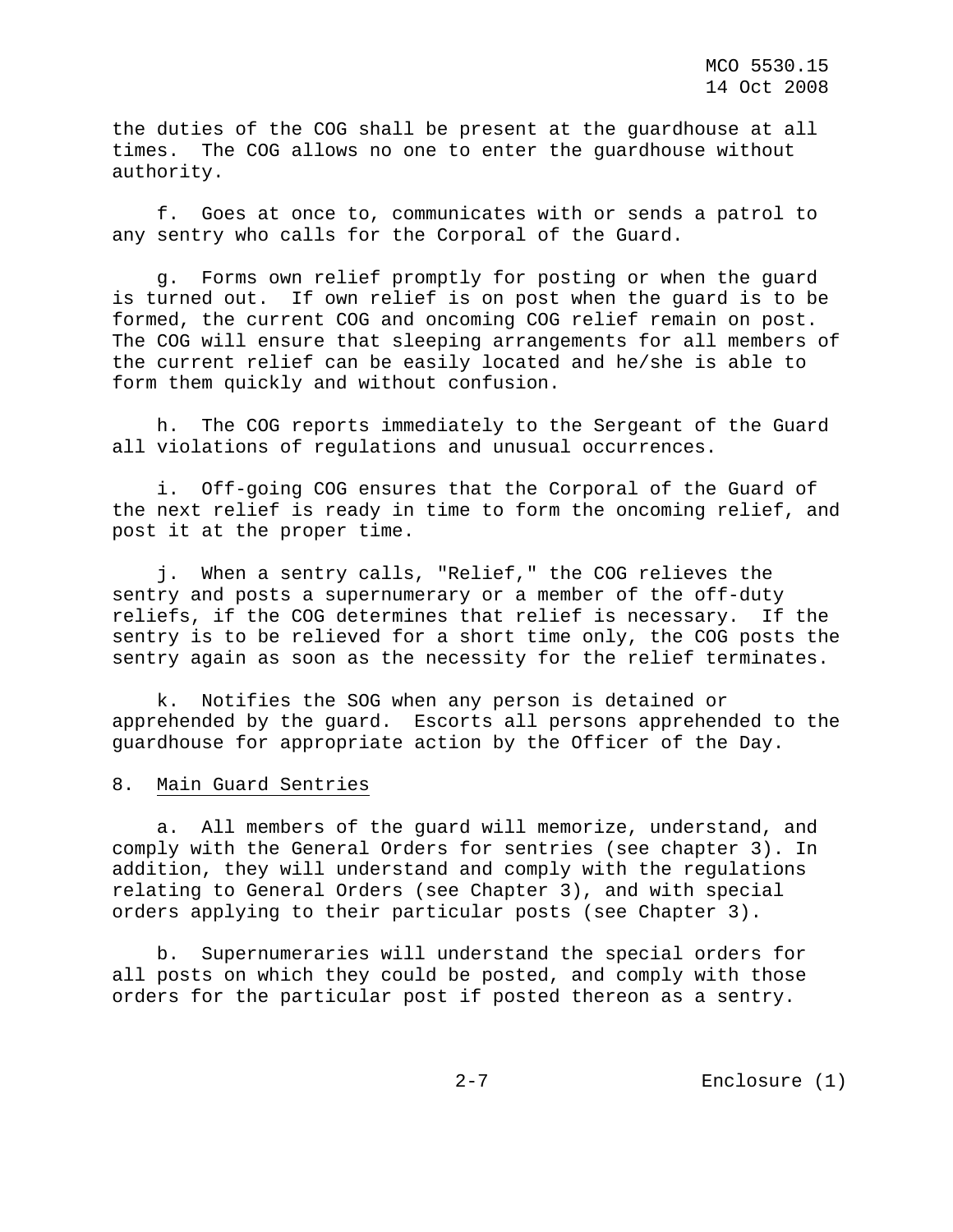MCO 5530.15 14 Oct 2008

 c. Members of the guard not on post will remain in the immediate vicinity of the guardhouse except when granted permission to leave by the Commander of the Guard. Reliefs of a running guard placed on an off-duty status may leave the guardhouse as directed by the Commanding Officer.

# 9. Orderlies

 a. Orderlies are subject only to the orders of the Commanding Officer or of the officer to whom they are assigned.

 b. When reporting to the officer to whom is assigned, an orderly states; "Sir, (rank and last name) reports as orderly."

#### 10. Flag Detail

 a. The detail is selected by the Commander of the Guard to raise and lower the flag at Morning and Evening Colors.

 b. The flag detail is normally formed from off-duty reliefs of the Guard of the Day.

11. Officers and Noncommissioned (Petty) Officers of the Special Guard. Officers and Noncommissioned (Petty) Officers of the Special Guard must understand and comply with special orders governing the performance of their duties issued by the Commanding Officer or Commander establishing the guard.

12. Special Guard Sentries. Special guard sentries must memorize, understand, and comply with the General Orders for sentries (see Chapter 3). In addition, special guard sentries must understand and comply with the regulations relating to General Orders (see chapter 3, par. 2 of this Order), and with special orders applying to their particular posts (see chapter 3, par. 3 of this Order).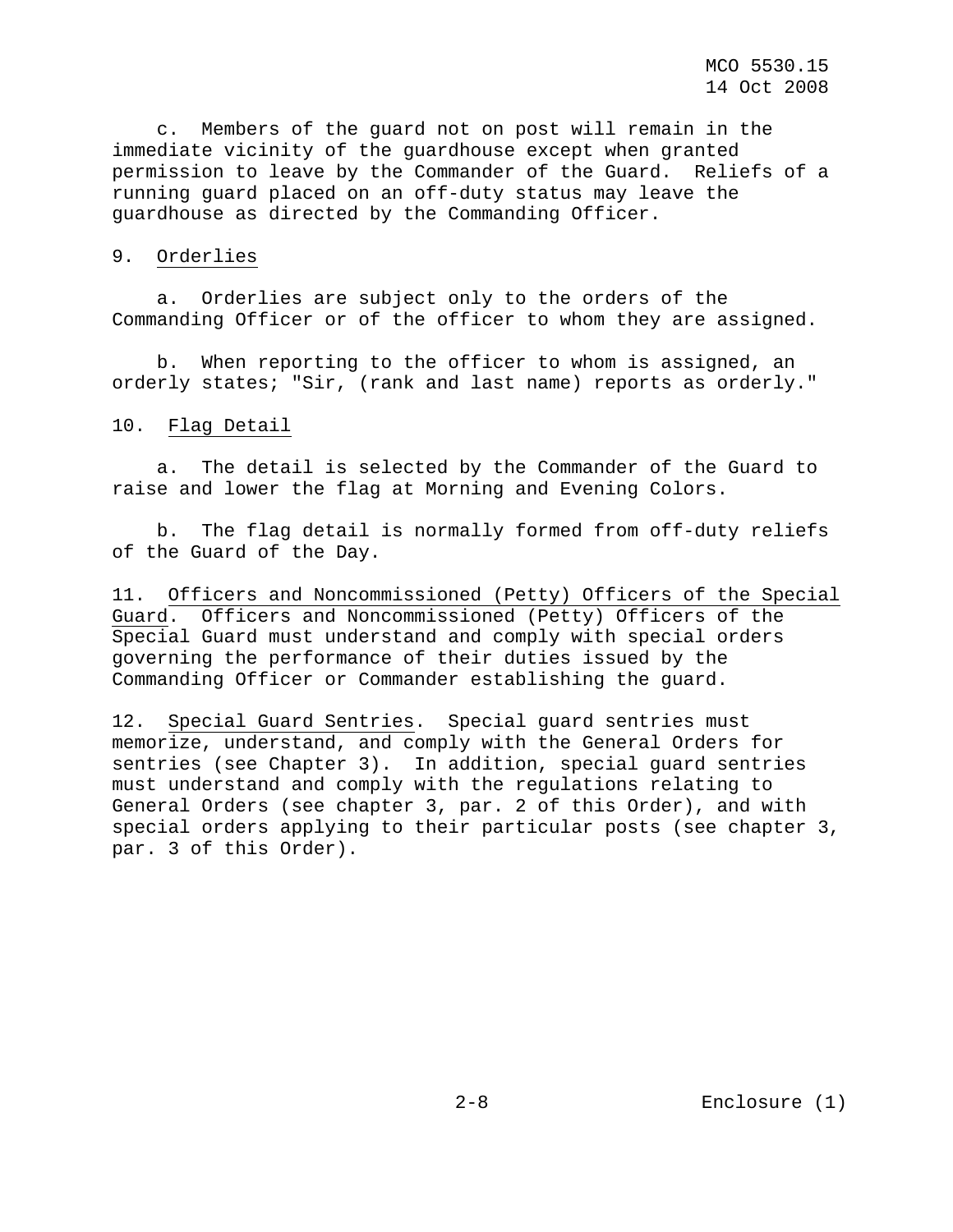# Chapter 3

### Orders and Countersigns

1. Types of Orders. Orders for interior guard sentries are of two types; general and special. Together, with the regulations relating to General Orders, they compromise the orders which govern main and special guard sentries on post.

2. General Orders and Regulations. General Orders apply to all sentries of the main and special guards, but not the brig guard. All members of the main and special guards are required to memorize, understand and comply with the following regulations relating to the General Orders for sentries. The Commanding Officer or Commander may make exception to specific General Orders from the orders which govern a particular post as required. The following are the eleven General Orders and regulations:

 a. Number 1**.** TO TAKE CHARGE OF THIS POST AND ALL GOVERNMENT PROPERTY IN VIEW.

 (1) The number, type (fixed or patrol), and limits of a sentry's post constitute part of the special orders. The post's limits are defined to include every place to which the sentry must go to execute those special orders. Within these limits, the sentry has authority over all persons on that post see reference (e).

 (2) A sentry reports immediately to the COG every unusual or suspicious occurrence noted.

 (3) A sentry halts and detains all persons on or near the assigned post whose presence or actions are suspicious. The sentry apprehends all persons involved in a disorder occurring on or near the post and all persons discovered or suspected of committing a crime or violating regulations. All persons apprehended or detained are turned over to the COG.

 (4) The firing of a weapon at another person by an armed sentry is considered justified under certain conditions only. The conditions under which an armed sentry may fire are discussed in chapter 1, par. 6 and 7 of this Order.

3-1 Enclosure (1)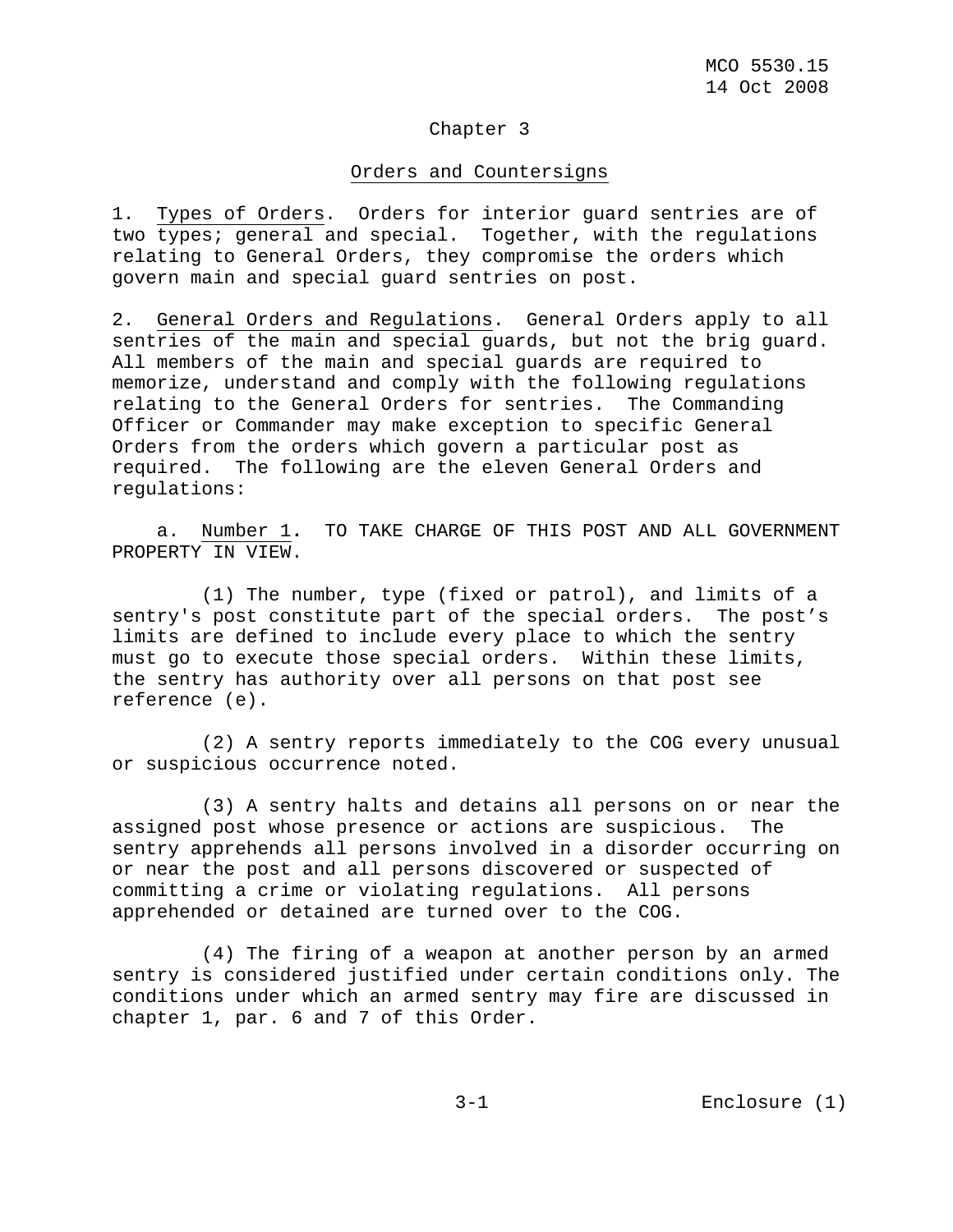MCO 5530.15 14 Oct 2008

 b. Number 2. TO WALK MY POST IN A MILITARY MANNER, KEEPING ALWAYS ON THE ALERT AND OBSERVING EVERYTHING THAT TAKES PLACE WITHIN SIGHT OR HEARING. Special orders will prescribe the manner in which a sentry shall walk (stand, ride, or sit) that post and carry any assigned weapon. Such manner is dependent upon the type of post (fixed or patrol) and the specific duties involved, but sentries will always conduct themselves in a military manner and remain vigilant and attentive to their duties.

 c**.** Number 3. TO REPORT ALL VIOLATIONS OF ORDERS I AM INSTRUCTED TO ENFORCE. A sentry reports a violation of orders to the COG at the first opportunity and to any Officer or Noncommissioned (Petty) Officer of the Guard inspecting him/her. The sentry apprehends the offender, if necessary.

 d. Number 4. TO REPEAT ALL CALLS FROM POSTS MORE DISTANT FROM THE GUARDHOUSE THAN MY OWN. To call the COG for any purpose other than relief, fire or disorder, a sentry will call, "Corporal of the Guard, Post Number\_\_\_." When sentry posts are located within hearing distance of each other, a sentry receiving a call from a post more distant from the guardhouse than his/her own repeats the call to the next post loudly, distinctly and exactly as it was received.

e. Number 5**.** TO QUIT MY POST ONLY WHEN PROPERLY RELIEVED.

 (1) If a sentry requires relief because of sickness or other reason, the sentry calls, "Corporal of the Guard. Post Number\_\_\_, relief."

 (2) When so ordered, a sentry on the last relief of a post leaves at the proper time, returns to the guardhouse, and reports to the COG.

 (3) Sentries are relieved according to the procedures described in chapter 5 of this Order.

 (4) A sentry may leave the prescribed limits of a fixed or patrol post to protect government property in view or to apprehend an offender, only if these duties cannot be accomplished within the prescribed limits of the sentry's post.

3-2 Enclosure (1)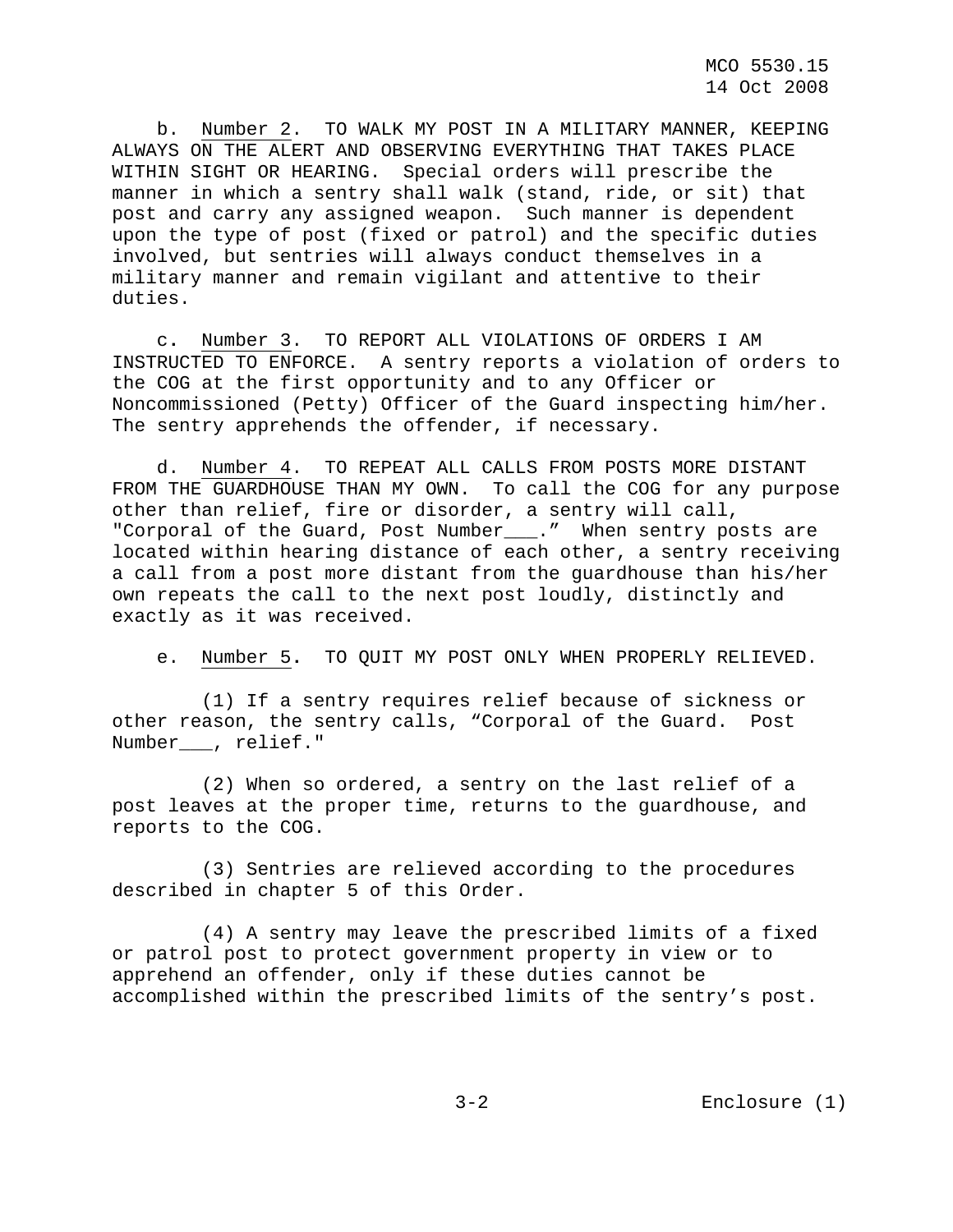A sentry must inform the COG before leaving post under ANY circumstances, EVEN IF immediate action is essential.

 f. Number 6**.** TO RECEIVE, OBEY, AND PASS ON TO THE SENTRY WHO RELIEVES ME ALL ORDERS FROM THE COMMANDING OFFICER, OFFICER OF THE DAY, AND OFFICERS AND NONCOMMISSIONED (PETTY) OFFICERS OF THE GUARD ONLY.

 (1) During the tour of duty, a sentry is subject to the orders of the Commanding Officer, Field Officer of the Day (if assigned), Officer of the Day, and Officers and Noncommissioned (Petty) Officers of the Guard only. In emergencies, however, the senior line officer present may give orders to sentries. In addition, any officer or noncommissioned (petty) officer is authorized to report violations of regulations by members of the guard. Sentries of special guards not under the jurisdiction of a main guard are subject to the orders of their unit Commander and Officers and Noncommissioned (Petty) Officers of the Special Guard only.

 (2) A sentry will give up any assigned weapon only when ordered to by a person from whom he or she lawfully receives orders may be given while on post. Unless necessity therefore exists, no person will require a sentry to surrender any assigned weapon while that sentry is on post.

 g. Number 7. TO TALK TO NO ONE EXCEPT IN THE LINE OF DUTY. When persons make proper inquiries of a sentry, courteous, but brief answers will be given. Long conversations will be discouraged. When challenging or holding conversations with a person, a sentry armed with a rifle will take the position of port arms.

h. Number 8. TO GIVE THE ALARM IN CASE OF FIRE OR DISORDER.

 (1) In case of fire, the sentry immediately calls; "Fire, Post Number\_\_\_\_." and gives the alarm or makes certain an alarm has been given. If possible, without endangering oneself or the performance of duties, the sentry extinguishes the fire. If not, the sentry directs the responding emergency services to the fire. The sentry notifies the guardhouse of all actions as soon as possible.

3-3 Enclosure (1)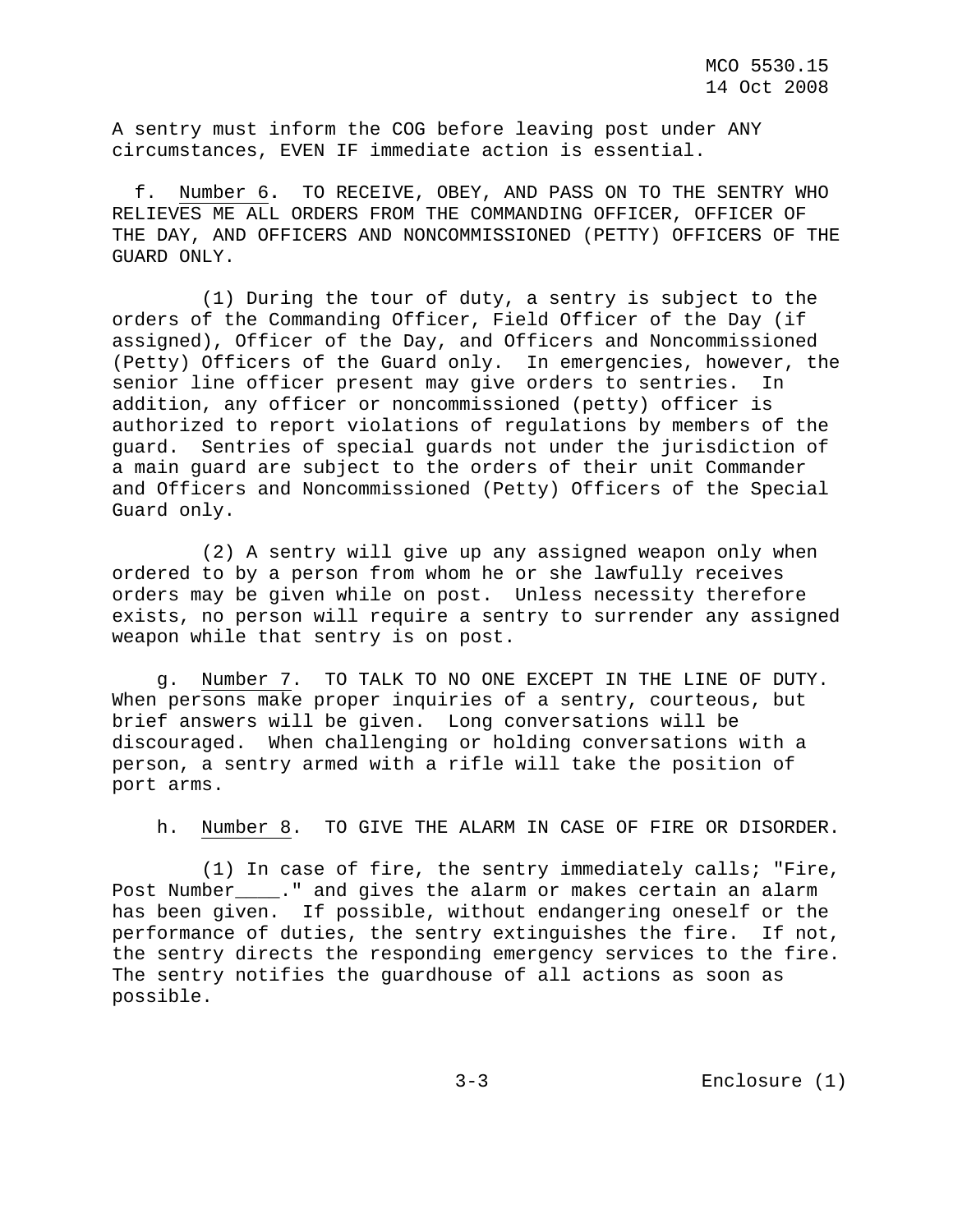(2) In case of disorder, the sentry notifies the COG immediately. The sentry then takes proper corrective action. If the assistance of the guard is required, the sentry calls; "Corporal of the Guard, Post Number \_\_\_\_, Request Assistance."

 i. Number 9. TO CALL THE CORPORAL OF THE GUARD IN ANY CASE NOT COVERED BY INSTRUCTIONS. Whenever a sentry encounters a situation not covered by general or special orders, or about which the sentry is in doubt, the sentry will call the COG for further instructions.

 j. Number 10. TO SALUTE ALL OFFICERS AND ALL COLORS AND STANDARDS NOT CASED.

 (1) Colors and standards are cased when furled and enclosed in a protective covering.

 (2) Sentries render salutes as prescribed in Navy Regulations and other portions of this Manual with the following exceptions:

 (a) No salute is rendered by a member of the guard who is engaged in the performance of a specific duty, the proper execution of which would prevent saluting.

 (b) A sentry armed with a pistol does not salute after challenging. The sentry stands at raise pistol until the challenged person has passed. While at raise pistol and holding a conversation, he does not salute, but remains at raise pistol until the person has passed.

 (c) A sentry armed with a rifle at sling arms will render the proper salute to all officers after challenging them and positively identifying them. If at port arms, the sentry remains at port arms until the officer has passed.

 (3) A sentry in conversation with an officer will not interrupt the conversation to salute unless the officer salutes a senior, in which case the sentry will also salute.

 (4) A sentry armed with a rifle (except at sling arms) salutes by presenting arms. Present arms is only executed when halted. If armed with a rifle at sling arms, or holstered

3-4 Enclosure (1)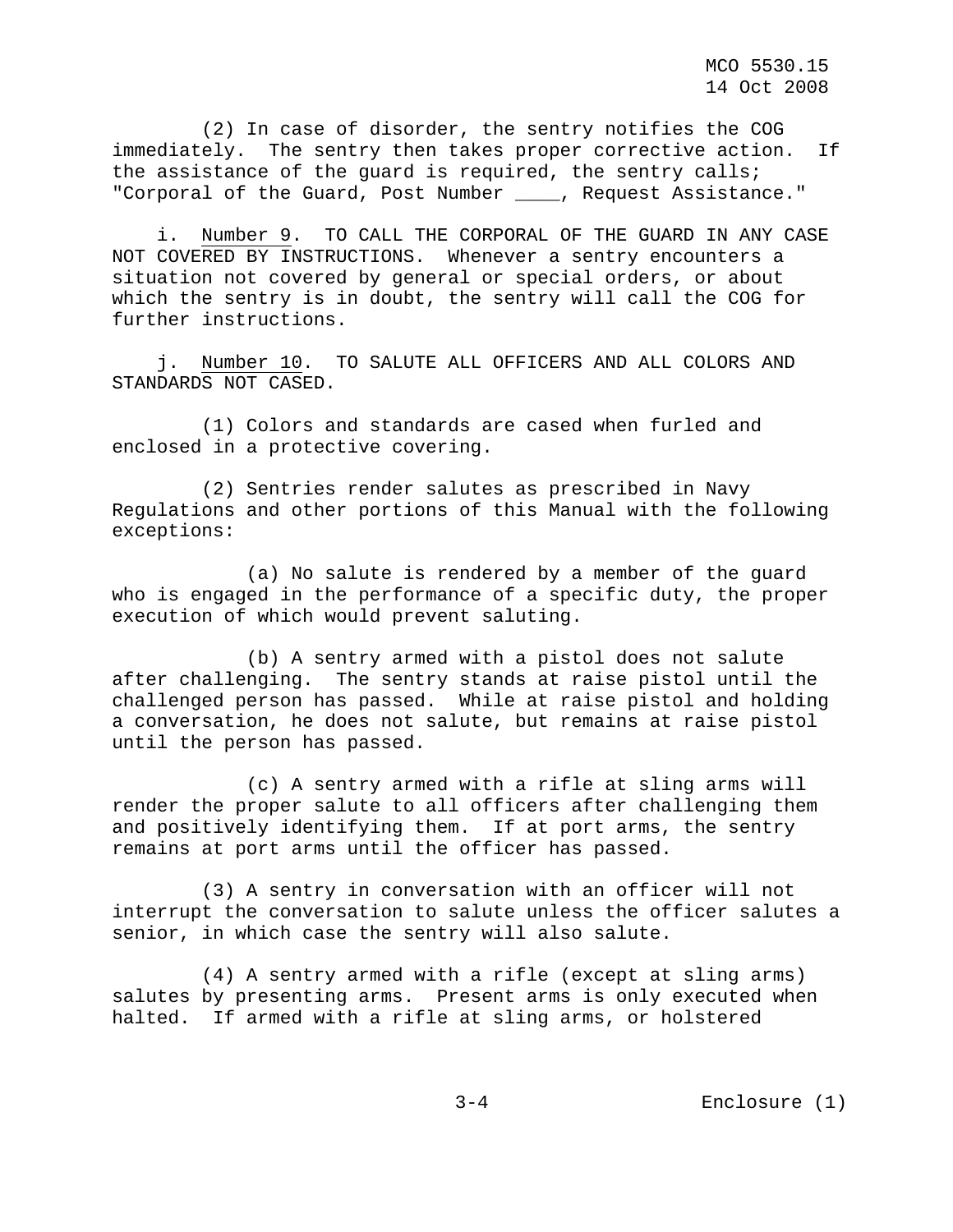pistol (except after challenging), the sentry halts and renders the hand salute.

 k. Number 11. TO BE ESPECIALLY WATCHFUL AT NIGHT AND, DURING THE TIME FOR CHALLENGING, TO CHALLENGE ALL PERSONS ON OR NEAR MY POST AND TO ALLOW NO ONE TO PASS WITHOUT PROPER AUTHORITY.

 (1) If a sentry observes a person approaching post during the time for challenging, the sentry calls; "HALT, who is there?", while the person is still far enough away for the sentry to take effective measures should the person rush after being challenged. Before challenging, the sentry takes the most advantageous covered and/or concealed position from which to identify, detain, or apprehend the person or party. In effecting identification, the sentry may require the challenged person or one of a party to move as necessary to affect positive and prompt recognition. Normally upon receiving an answer to the challenge, the sentry will command; "Advance, (repeats the answer to the challenge such as "Officer of the Day") to be recognized." The sentry halts the person advanced again, at a point where recognition can be affected.

 (a) Positive recognition of all persons claiming authority to pass is the sentry's main consideration. The sentry must ascertain that those challenged are, in fact, the persons they represent themselves to be and have authority to be there before permitting them to pass. If not satisfied as to their identity, the sentry will detain the person or party and call the COG.

 (b) The sentry will permit only one member of a party to approach the post for the purpose of recognition. On receiving an answer that indicates the party is friendly and may be authorized to pass, the sentry will command. "Advance one to be recognized." When that one has been recognized, the sentry directs the person to bring up the rest of the party and to identify each individual as he/she passes.

 (2) If two or more persons or parties approach the sentry's post from different directions at the same time, they will be challenged in turn and required to halt and remain halted until advanced. A sentry never permits more than one

3-5 Enclosure (1)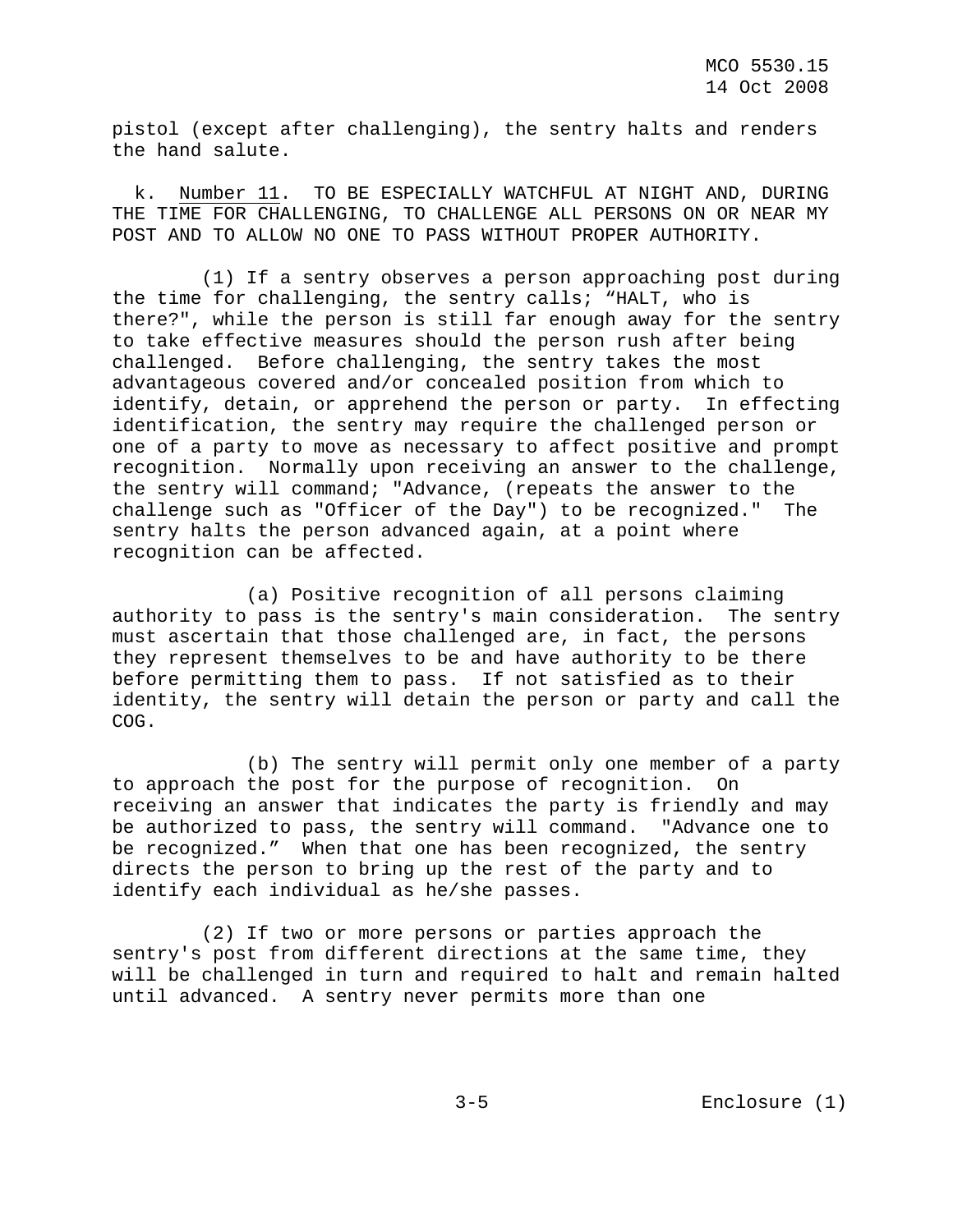person to advance at the same time. The senior person or party is the first advanced.

 (3) If a person or party is already advanced and in conversation with a sentry, the latter will challenge any other person or party that may approach. If the new person or party challenged is senior to the one already on the post, the sentry will advance the new person; otherwise, the sentry will advance no one until the first person or party leaves.

 (4) Answers to a sentry's challenge intended to confuse or mislead are prohibited, but the use of such an answer as "friend" is not to be construed as misleading. It is the usual answer made by officers or patrols when the purpose of their visit makes it desirable that their official capacity should not be announced.

# 3. Special Orders

 a. Special orders apply to particular personnel of the Interior Guard. They are promulgated by the CO (or Commander of a unit establishing a special guard) to prescribe special duties for main and special guard sentries not contained in the General Orders. They also prescribe duties and instructions for other personnel of the Interior Guard who are not contained in this Chapter or the reference (f).

 b. Each member of the Interior Guard is required to understand and comply with special orders which apply to them.

 c. Copies of special orders for the guard are posted conspicuously in the guardhouse for reference by all members of the guard. A copy of the special orders for each sentry post should be posted thereon. The special orders for each sentry post should describe and diagram (if practicable) the post's location and limits.

4. Countersigns. The CO directs the use of the countersign. It may be used by sentries of an interior guard, but is primarily intended for use by sentries or persons defending tactical areas.

a. By Whom Authorized. If a countersign is prescribed, it is devised by the highest headquarters within a zone or area.

3-6 Enclosure (1)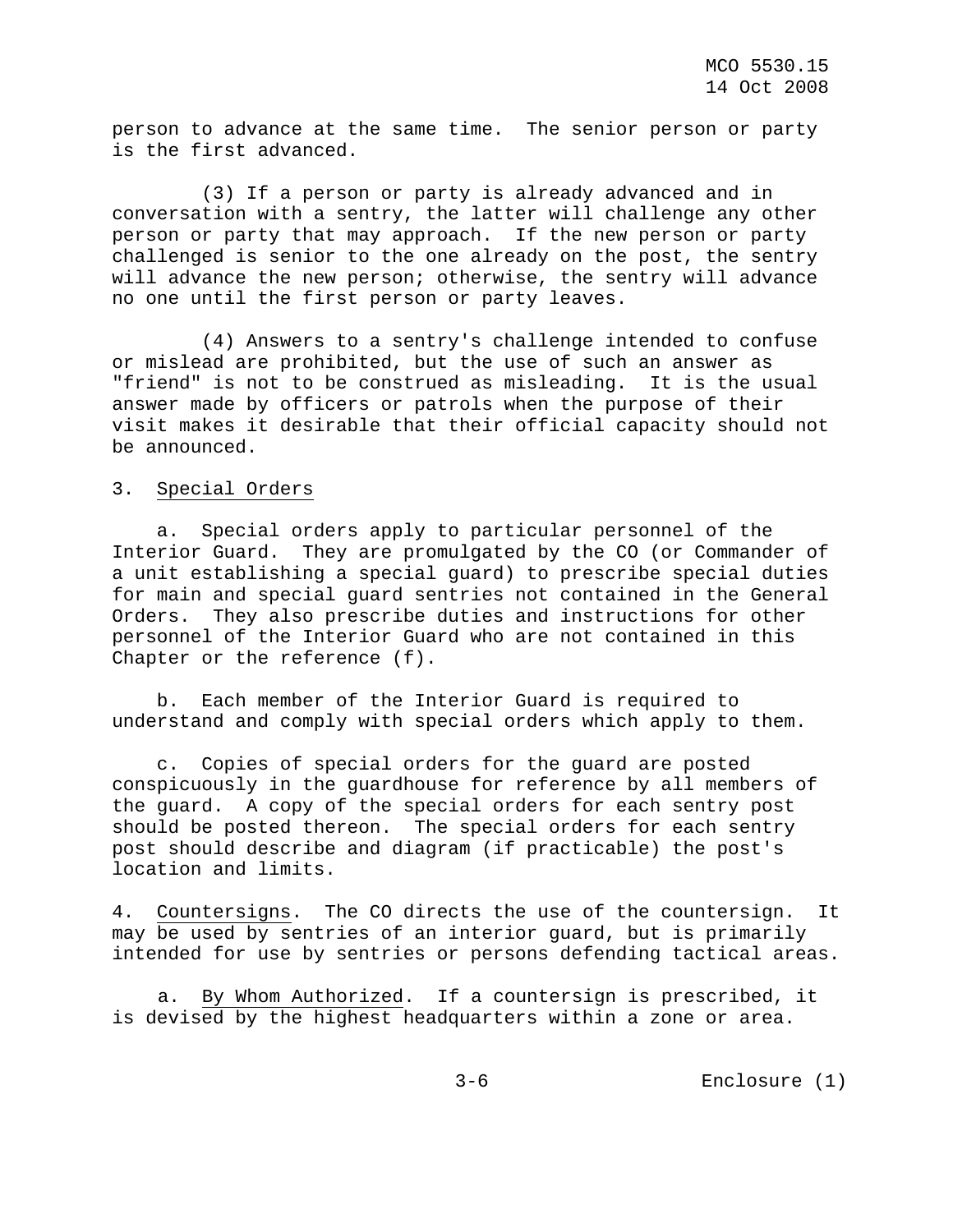The authority to designate a countersign may be delegated to subordinate units when necessary for their immediate use. However, these units must notify higher headquarters of such action without delay. Only one countersign will be in effect within a command during a specified period.

 b. Selecting the Countersign. The choice of words or sounds for the countersign is made with care. If possible, words are selected which are difficult for the enemy to pronounce. To minimize the possibility of an unauthorized person guessing the password, the word selected for the secret challenge must not suggest the word selected for the password (e.g., the challenge "ATOMIC", suggests the password, "BOMB").

# c. Using the Countersign

 (1) The initiative for use of the countersign rests with the challenging sentry. Positive recognition of all persons claiming authority to pass is the main consideration. If the sentry does not visually recognize the challenged person or party, the sentry uses the countersign to affect positive recognition. If there is any doubt of the challenged person's authority to pass, even if the person gives the password, the person is detained for further action by the COG. If the sentry recognizes the challenging person or party prior to using the countersign and there is no doubt that the person or party has authority to pass, the countersign will not be used.

 (2) Mutual identification is essential. If the person challenged does not recognize the secret challenge, then the password will not be given.

 (3) When a challenge and password are prescribed, the challenge is given by the sentry after the person has advanced to be recognized. The person challenged should then give the password. Both the challenge and password are given in a low tone to prevent them from being heard by others. For example, a sentry observes a person approaching the post during the time for challenging. While the person is still far enough away for the sentry to take effective protective measures in case the individual should rush the sentry after being challenged, the sentry commands; "HALT, who is there?" After receiving a reply (e.g., "Captain Jones, Headquarters, 1st Marines") indicating

3-7 Enclosure (1)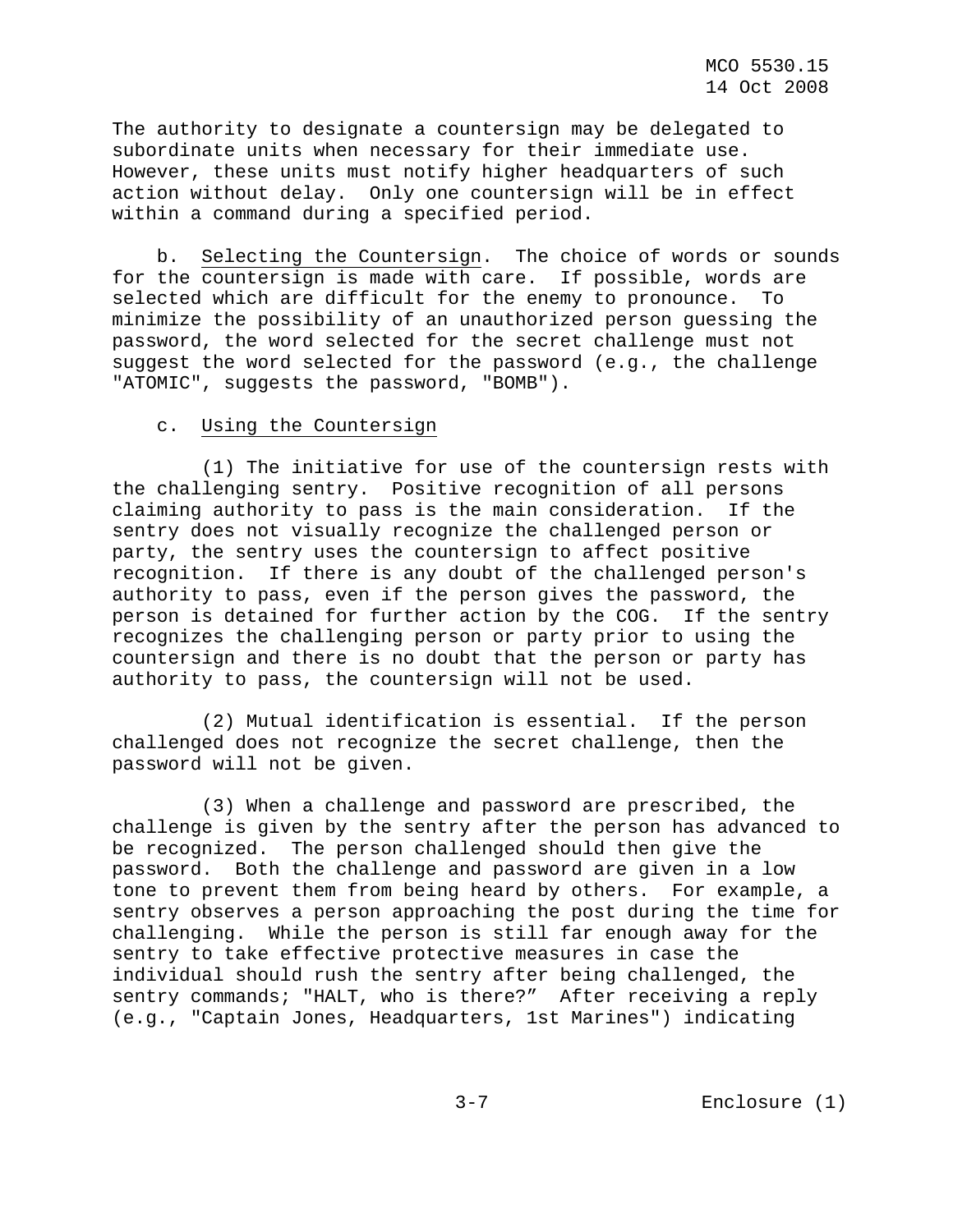MCO 5530.15 14 Oct 2008

the individual is friendly and may be authorized to pass, the sentry says; "Advance Captain Jones to be recognized" When Captain Jones reaches a point where the challenge is spoken in a low tone, and can be heard only by him/her, the sentry again commands; "HALT". The sentry then gives the challenge to Captain Jones (e.g., "SNOWFLAKE"). Upon receiving the correct password from Captain Jones (e.g., "ROOSTER"), and otherwise satisfying oneself that Captain Jones is authorized to pass, the sentry says; "Advance, Captain Jones" and if appropriate, salutes. If Captain Jones is one of a party challenged and is the person advanced according to the procedures established by this Chapter, par. k.1.b, the sentry tells Captain Jones to bring up all personnel in single file and identify each individual before passing.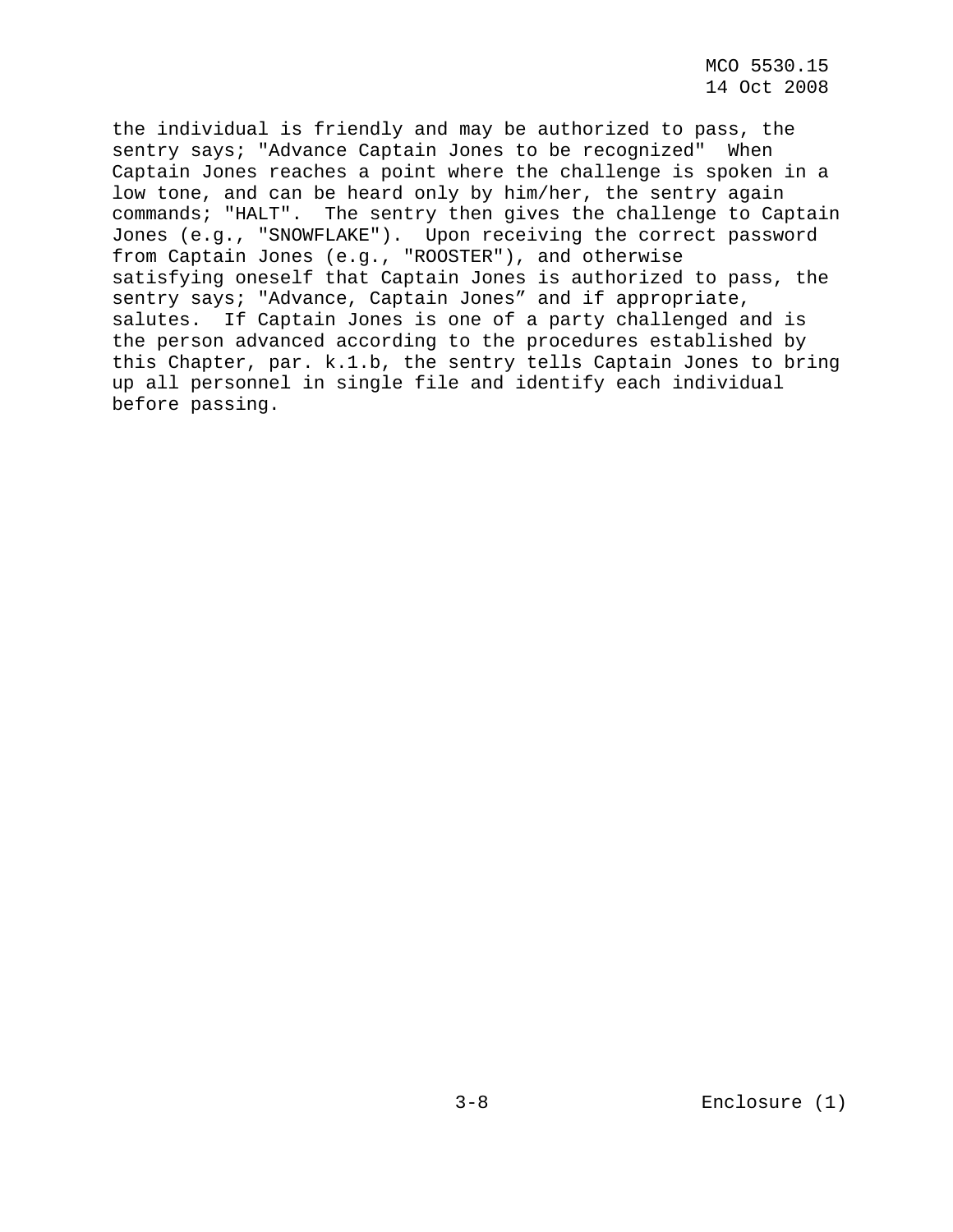# Chapter 4

# Guard Mounting

1. General Rules. Guard mounting will always be conducted by the Sergeant of the Guard (SOG) or the Corporal of the Guard (COG). A guard mount is conducted prior to standing post to ensure all personnel are present, alert, properly equipped, knowledgeable, and capable of assuming duty. Aboard ship, guard mount will be conducted with appropriate modifications to conform to space limitations.

2. Elements of Guard Mounting. Guard mounting consists of six phases:

- a. Guard school.
- b. Guard Muster by the COG.
- c. Guard Mount brief.
- d. Personnel inspection.
- e. Weapons inspection.
- f. Weapons upload and download.

# 3. Guard Mounting Procedures

 a. Guard School. Daily guard school should be conducted for all members of the guard for that day. The comprehensiveness of these guard schools is a local determination. However, subjects such as guard and post knowledge, general knowledge, general orders, deadly force, rules of engagement and weapons safety should be covered.

 b. Guard Muster. A muster formation will be held by the COG to ensure that all sentries for that shift are present and accounted for. The muster will consist of the following:

 (1) Guard Mount Brief. A brief will be conducted by the COG of that relief prior to that relief assuming post. The COG will ensure that all personnel assigned to that relief know

4-1 Enclosure (1)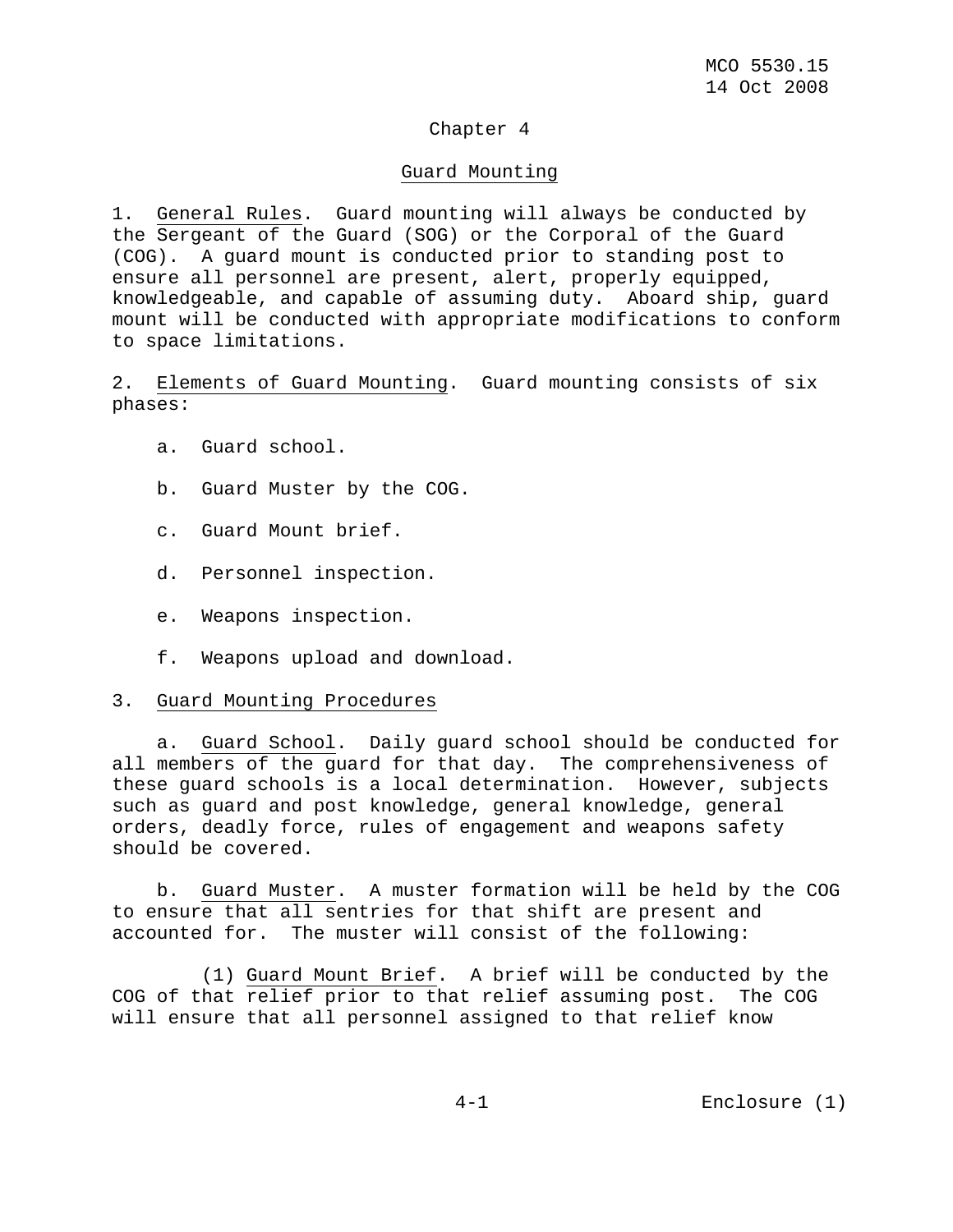their post assignment, as well as general and post specific orders. Any special orders or additional information of the day will be passed.

 (2) Personnel Inspection. The COG inspects the sentry's equipment and gear to ensure everything is accounted for and operational. The COG may inspect: ammunition count, water in canteens, optics, batteries, gas mask and personal protective equipment as well as anything else deemed necessary.

 (3) Weapons Inspection. The COG will conduct a formal weapons inspection and inspect for the following: cleanliness, proper battle sight zero setting, correct rear sight setting and proper condition (condition 4).

 c. The COG will ensure that all weapons upload and download procedures are carried out in a safe manner and in accordance with Marine Corps regulations.

 d. The COG is responsible for ensuring all personnel assigned to that relief are fully prepared to assume post. No sentry will be posted that does not meet the requirements of the guard mount. If the COG feels a sentry is not fit to stand post, the COG will recommend to the SOG that the sentry not be posted. Reasons for not posting a sentry include not being alert, lack of knowledge of matters pertaining to the guard, dirty and/or unserviceable uniform, not having the required equipment or gear, illness, etc. If the sentry is not posted, appropriate disciplinary action may be taken by the chain of command.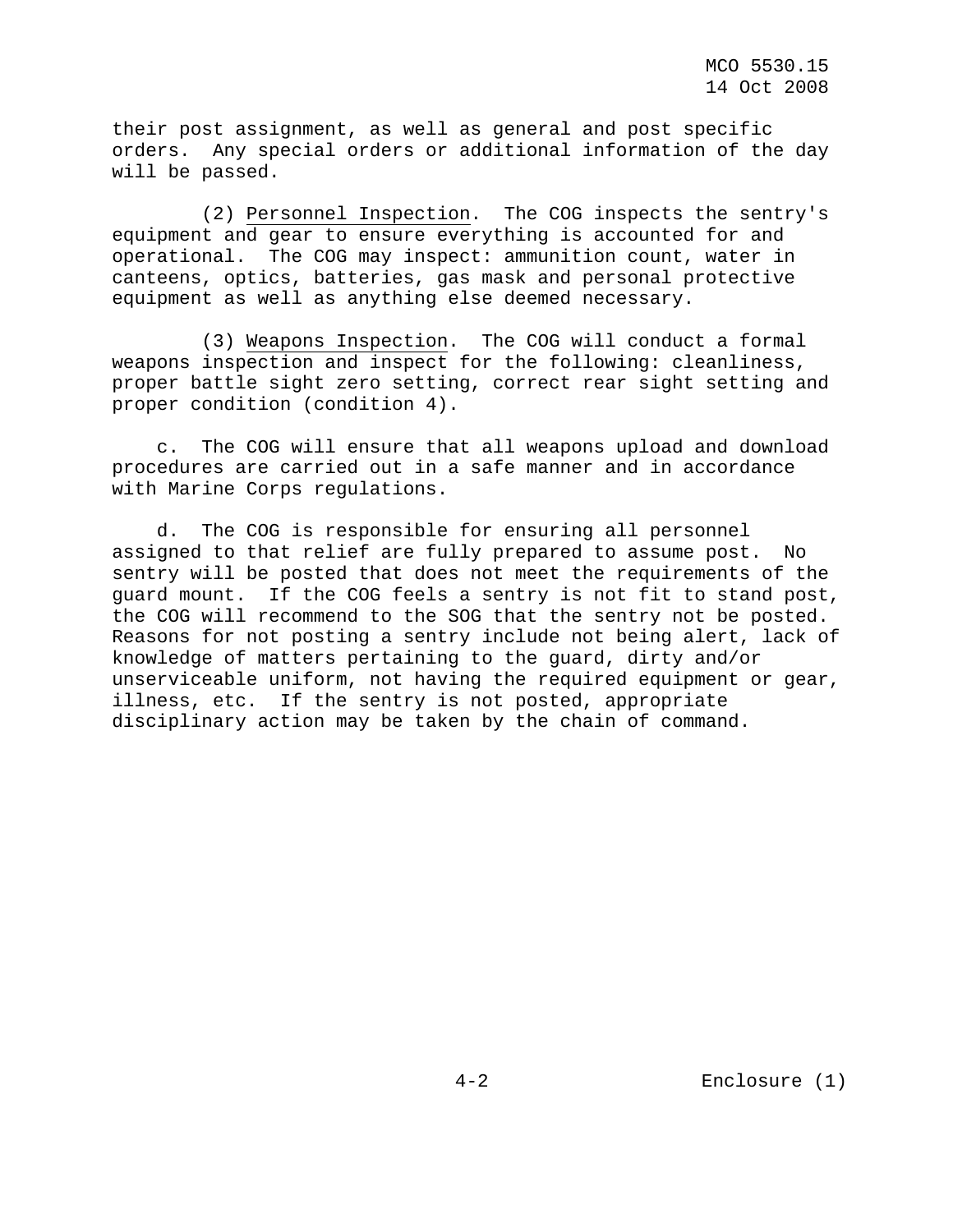#### Chapter 5

#### Post and Relief of Personnel

1. General. This chapter describes two kinds of relief for interior guard personnel, formal and informal. Formal relief is the preferred method because it is effected under supervision and in a military manner, thus ensuring correct and complete transfer of verbal special orders, instructions and information. The Commanding Officer (CO) should direct personnel to be relieved formally, unless the person responsible for effecting the relief is unavailable or the procedure would prevent proper functioning of the guard. Normally, personnel of the main guard will be relieved in the following sequence:

- a. Sentries of the last relief.
- b. Corporal of the Guard (COG) of the last relief.
- c. Sergeant of the Guard (SOG).
- d. Commander of the Guard.

 e. Officer of the Day (OOD). The OOD will be relieved after the Commander of the Guard has been relieved, but the Field Officer of the Day may be relieved when directed by the Commanding Officer.

#### 2. Formal Relief

 a. When a formal relief is prescribed, the following individuals will effect the relief for the personnel indicated below:

 (1) The Commanding Officer, or representative, for Field Officers of the Day and Officers of the Day. COs who have assigned a Field Officer of the Day may delegate authority to relieve OODs to appropriate subordinate unit Commanding Officers.

 (2) Off-going Officer of the Day for Commander of the Guard (Sergeants of the Guard, if no Commander of the Guard is assigned).

5-1 Enclosure (1)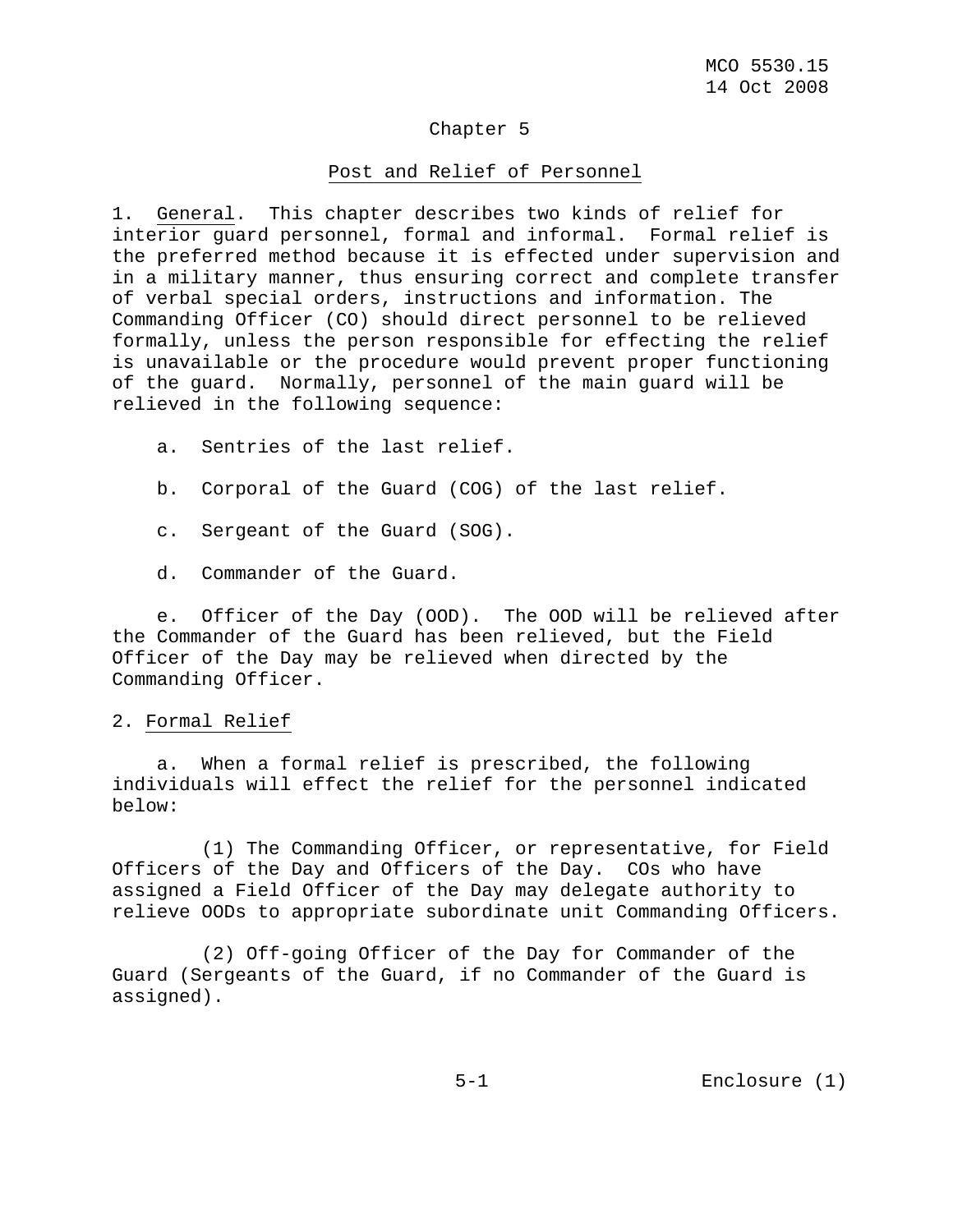(3) Off-going Commander of the Guard for Sergeant of the Guard.

 (4) Sergeant of the Guard for Corporals of the Guard. The oncoming Sergeant of the Guard relieves the Corporal of the Guard for the last relief of the old guard and posts his/her guard's first relief Corporal of the Guard.

 (5) On-coming Corporal of the Guard for main guard sentries and administrative personnel.

 (6) Officer or Noncommissioned (Petty) Officer of the Special Guard for Special Guard sentries.

 b. The following procedure will be followed in a formal relief of personnel other than sentries, using the relief of the Officer of the Day as an example.

 (1) The off-going and on-coming Officers of the Day report to the Commanding Officer, or designated representative, after the off-going Officer of the Day has effected the relief of the Commanders of the Guard. When presenting themselves, the off-going Officer of the Day stands on the right of the on-coming and both salute. After saluting, the off-going Officer of the Day reports, "Sir, rank and last name reports as off-going Officer of the Day" and presents the Officer of the Day log. As soon as he/she is relieved, the off-going Officer of the Day salutes and retires. The incoming Officer of the Day then reports. "Sir, rank and last name reports as the incoming Officer of the Day" Once posted, he/she salutes and retires.

 (2) In a formal relief of other personnel (except sentries), appropriate substitutions will be made in the above procedure. When the person effecting the relief is a Noncommissioned (Petty) Officer of the Guard, the title "Sir" will be deleted from the report, but not the salutes. In the relief of the Field Officers of the Day and the Corporals of the Guard, the log will not be presented. The Commanding Officer may require personnel assigned to any position in the interior guard structure, including sentries to maintain a log. This log will be presented to the individual effecting his/her relief.

5-2 Enclosure (1)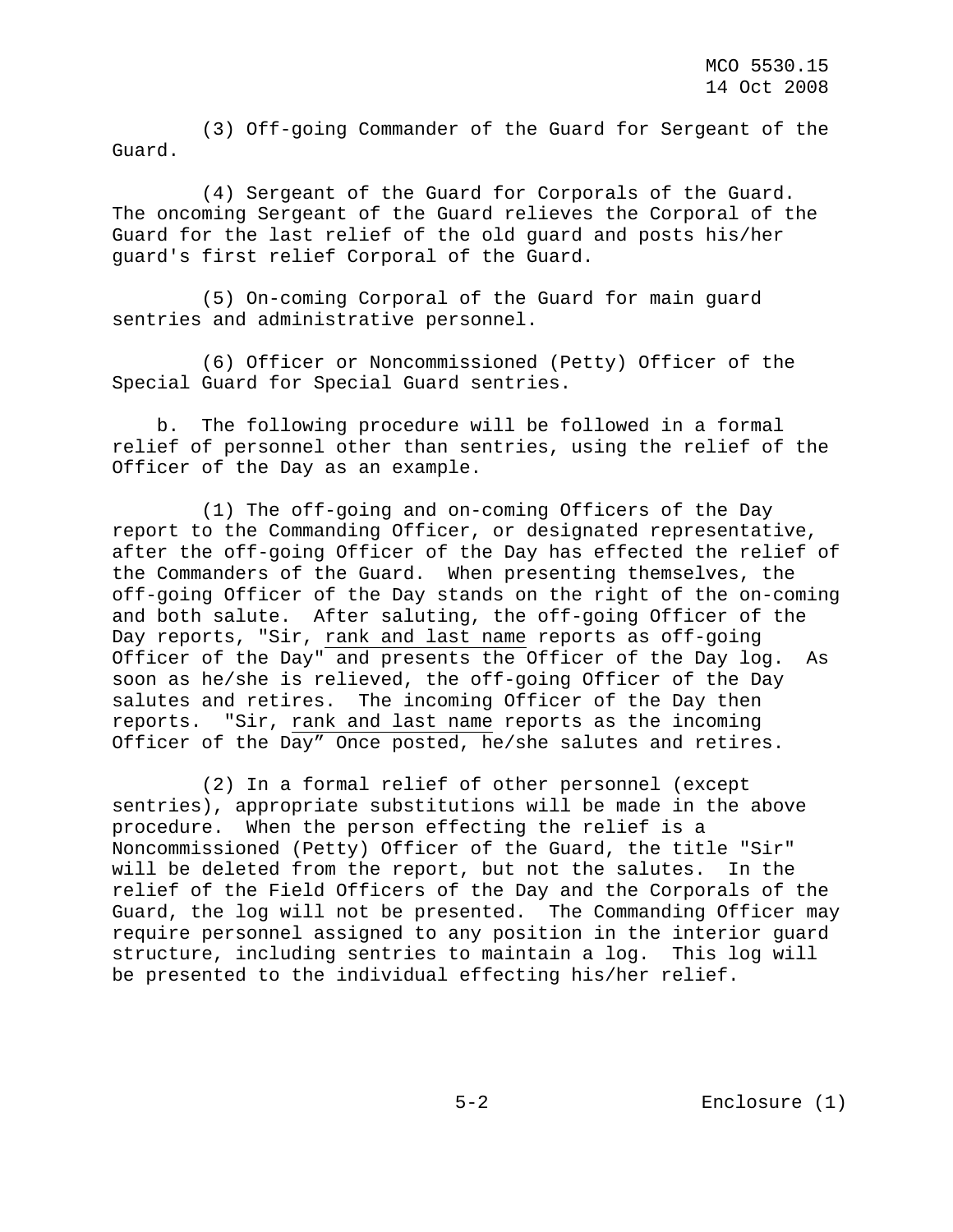c. The following procedures will be followed in a formal relief of sentries:

 (1) Purpose. The posting and relieving process is done to ensure the correct and complete transfer of verbal special orders, instructions, and information from the off-going sentry to the on-coming sentry. The Corporal of the Guard posts and relieves sentries.

 (2) Procedures. The COG supervises the post and relief process. To post the on-coming sentry and relieve the off-going sentry, the procedures are as follows:

 (a) When the relief has arrived and the post inventory has been conducted, the on-coming sentry approaches the off-going sentry and halts about three steps in front of him/her. Both guards stand at present arms.

 (b) The COG stands at one side, between the sentries, and asks the off-going sentry if he/she has any word to pass.

 (c) The off-going sentry reports the post and any changes in orders, information, or instructions received during the watch.

 (1) If there are no changes to report, the offgoing sentry states; "I, (rank, name), report post #1 is all secure. Post and orders remain the same, nothing unusual to report".

 (2) If there are special orders to report or anything unusual, the off-going sentry passes on this information.

 (3) The COG asks the on-coming sentry, "Do you understand your orders or do you have any questions pertaining to this post?"

 (4) If the on-coming sentry understands the orders, the sentry will reply, "Yes, I understand all orders pertaining to my post and have no questions."

5-3 Enclosure (1)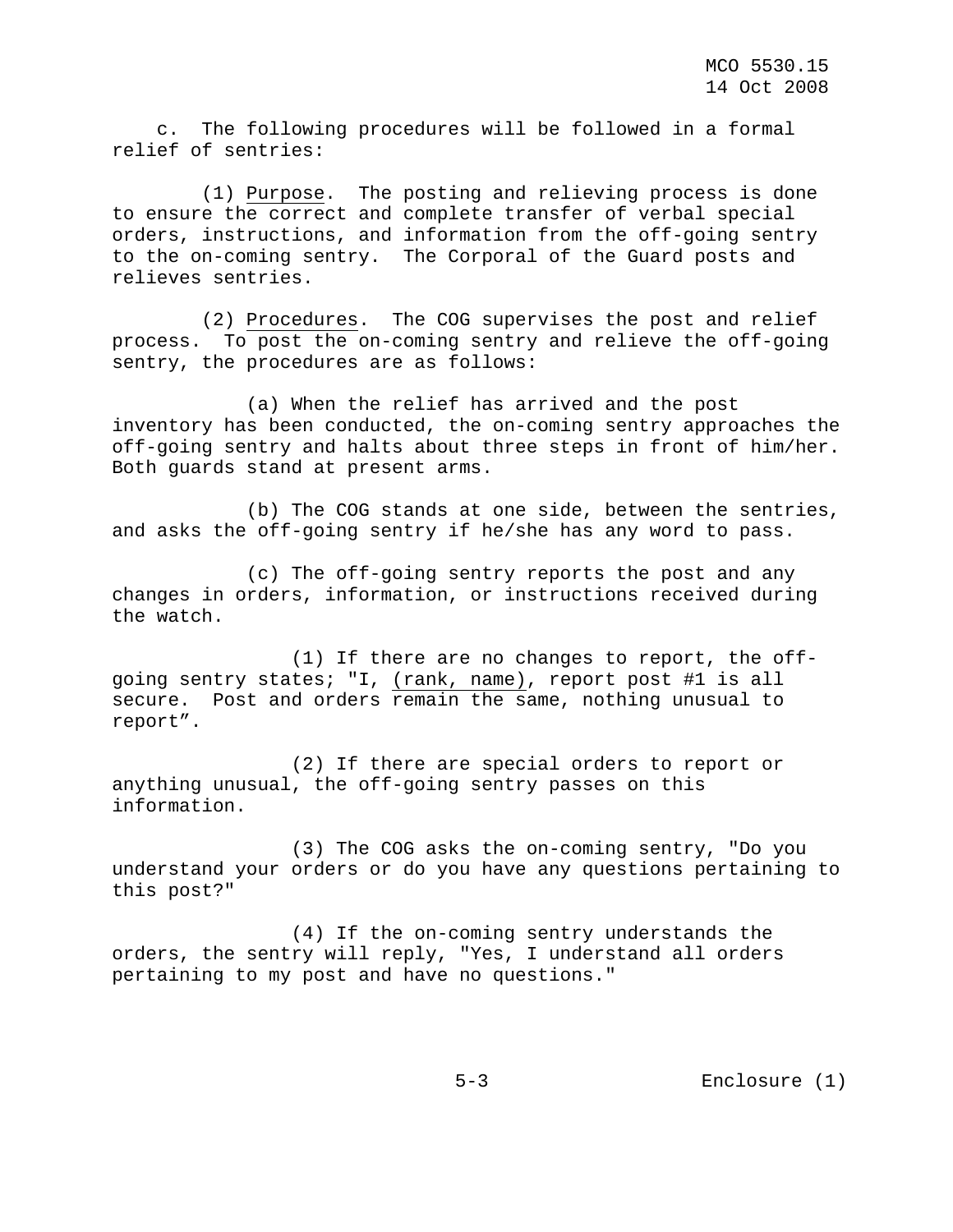(5) If the on-coming sentry does not understand the orders, or has questions, the COG clarifies the orders and answers any questions.

 (6) The COG looks at the on-coming sentry and states "You have been posted," and then looks at the off-going sentry and states "You stand relieved." The sentries cut their salutes or present arms and the on-coming sentry assumes the duties and the off-going sentry falls in with the COG.

3. Informal Relief. When an informal relief is prescribed, the person relieving contacts the person to be relieved on the post in person and asks, "Are you ready to be relieved"? When the person to be relieved is ready, all pertinent verbal special orders, instructions and information are transmitted to the oncoming sentry. As soon as the person relieving understands this material, the person states, "I relieve you" and assumes all duties. The person relieved retires. If such person is a sentry, that sentry goes directly to the COG and reports the accomplishment of the relief.

# 4. Tour of Duty

 a. The usual tour of duty for the Officer of the Day and Field Officer of the Day, when assigned, is 24 hours. The usual tour of duty for all personnel of the main guard is also 24 hours, beginning when the Commander of the Guard is posted and ending when he/she is relieved. Reliefs of the main guard will each normally stand two 4-hour watches during this period, with 8 hours intervening between the end of one watch and the beginning of the other. The length of tour of duty of personnel or other guards will be prescribed by the CO or unit Commander, as appropriate.

 b. When insufficient personnel are available to form three reliefs for each guard of the day, the main guard may be organized into a running guard. A running guard consists of not less than five reliefs, each of which is posted for a 4-hour watch in numerical rotation. Only the OOD, Commander of the Guard and SOG are posted for 24 hours.

c. The main guard will be in garrison (on board ship)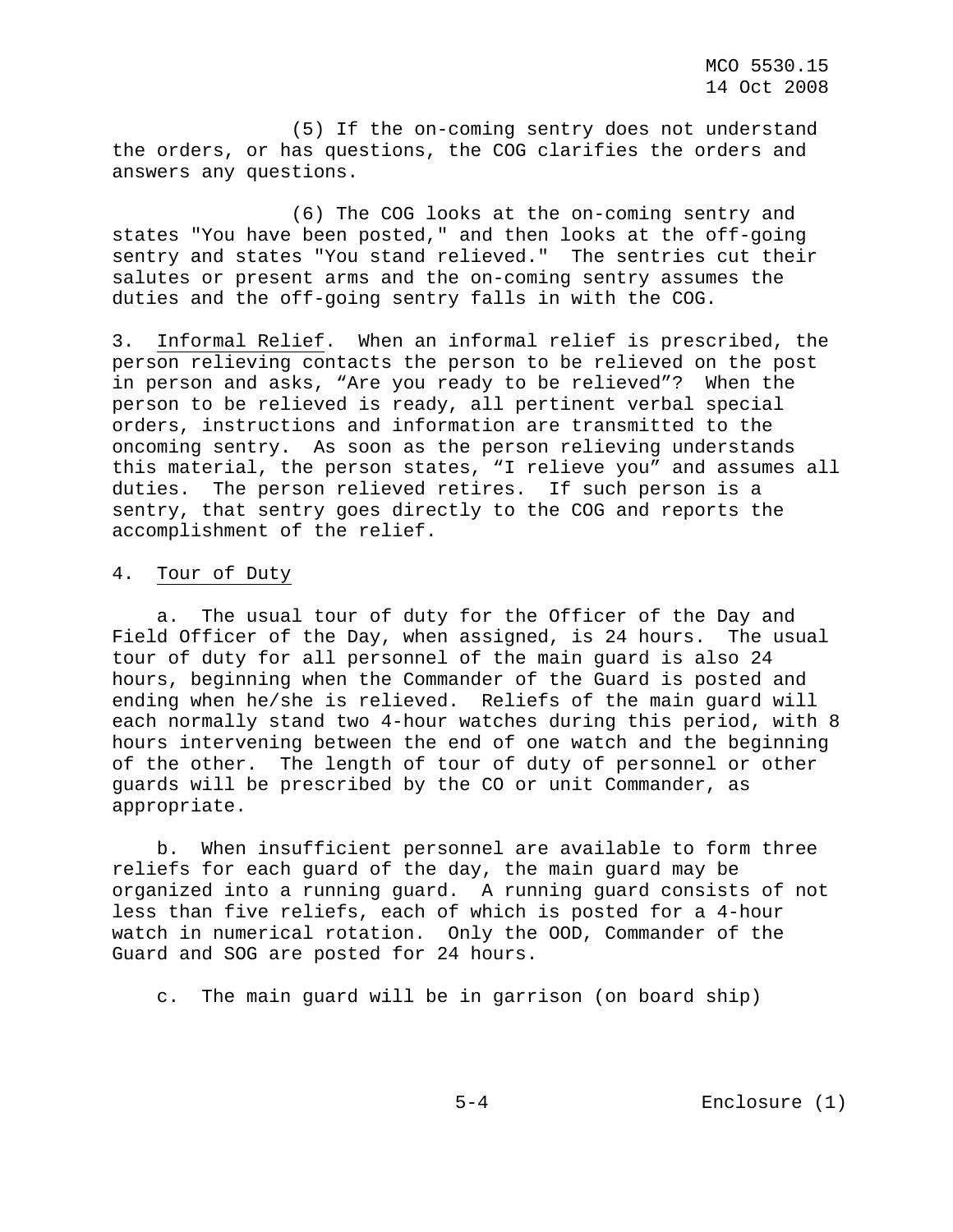during its entire tour of duty, except in the case of the running guard. When a running guard is used, the CO may place reliefs in an off-duty status, but each relief must be in garrison (on board ship) 4 hours before its next watch.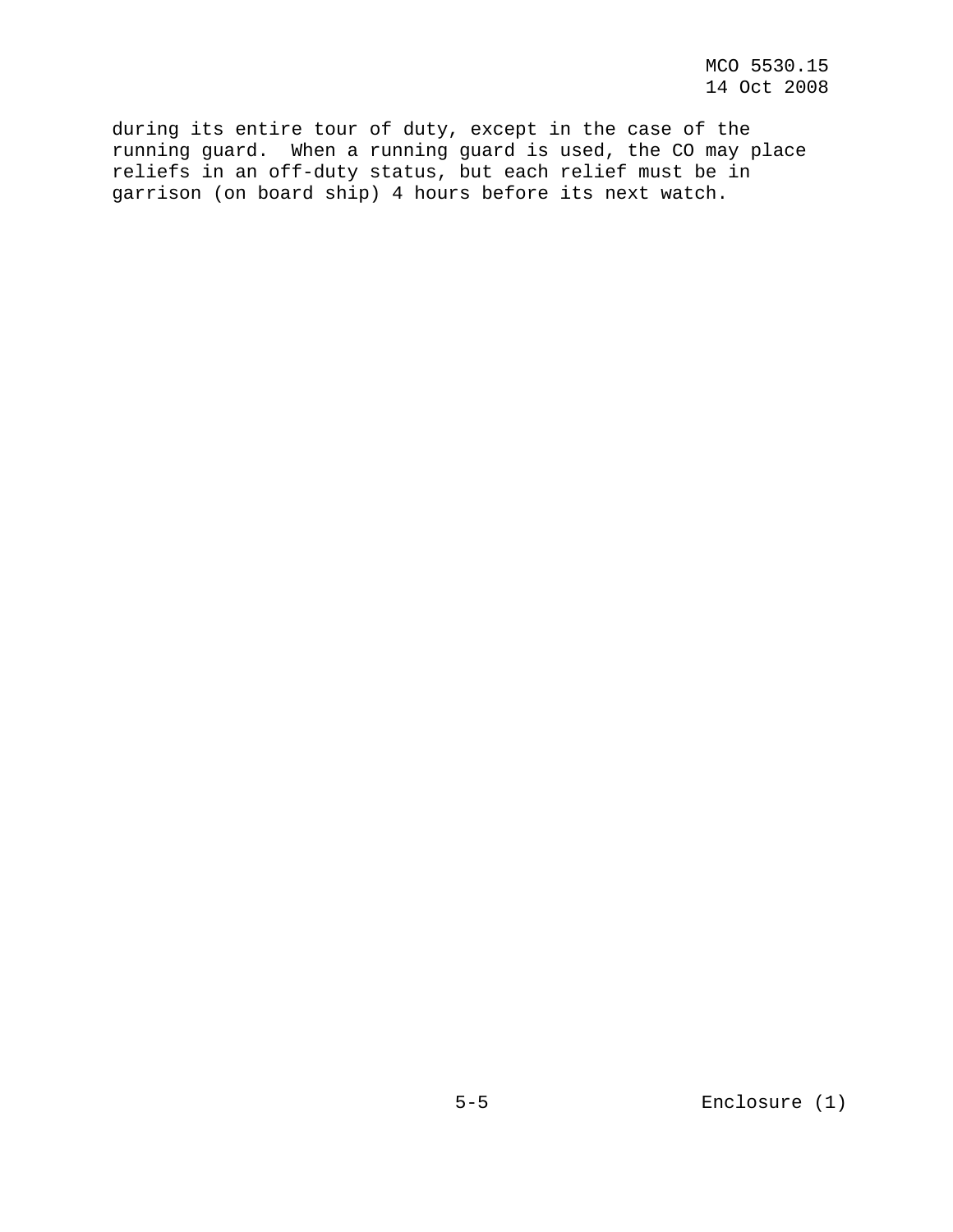#### Chapter 6

#### Guard Aboard Ship

#### 1. General

 a. The same general regulations and routine for performing guard duty and guard mount aboard naval vessels apply, but with such modifications as may be necessary to conform to service afloat.

 b. Guard duty is performed by such personnel as the Commanding Officer (CO) of the ship may direct.

 c. The CO of the ship operates in a manner similar to COs of shore stations with respect to the establishing and functioning of interior guard afloat.

 d. The Officer of the Deck on a naval vessel performs duties, with respect to the guard, which are similar to those of the Officer of the Day ashore. The ship's Guard of the Day functions under, and is responsible to, the Officer of the Deck.

 e. The CO of the ship prescribes such sentry posts as is deemed necessary to the safe operation of the ship and approves special orders prior to promulgation by the Commanding Officer of embarked Marines.

 f. The Officer of the Deck, when necessary, gives special orders to sentries and, when such orders are of an important nature, informs the Executive Officer and Marine Officer of the ship.

 g. Sentries at the gangways salute all officers going on or coming off the ship, and all sentries salute when passing or being passed by officers passing close in boats.

 h. Challenging by sentries at gangways, or on board ship, is dispensed with at the discretion of the CO of the ship.

 i. Guard mount follows, as closely as practicable, the ceremony for informal guard mount ashore. Reliefs are posted informally by direct order for the individual to take the assigned post.

6-1 Enclosure (1)